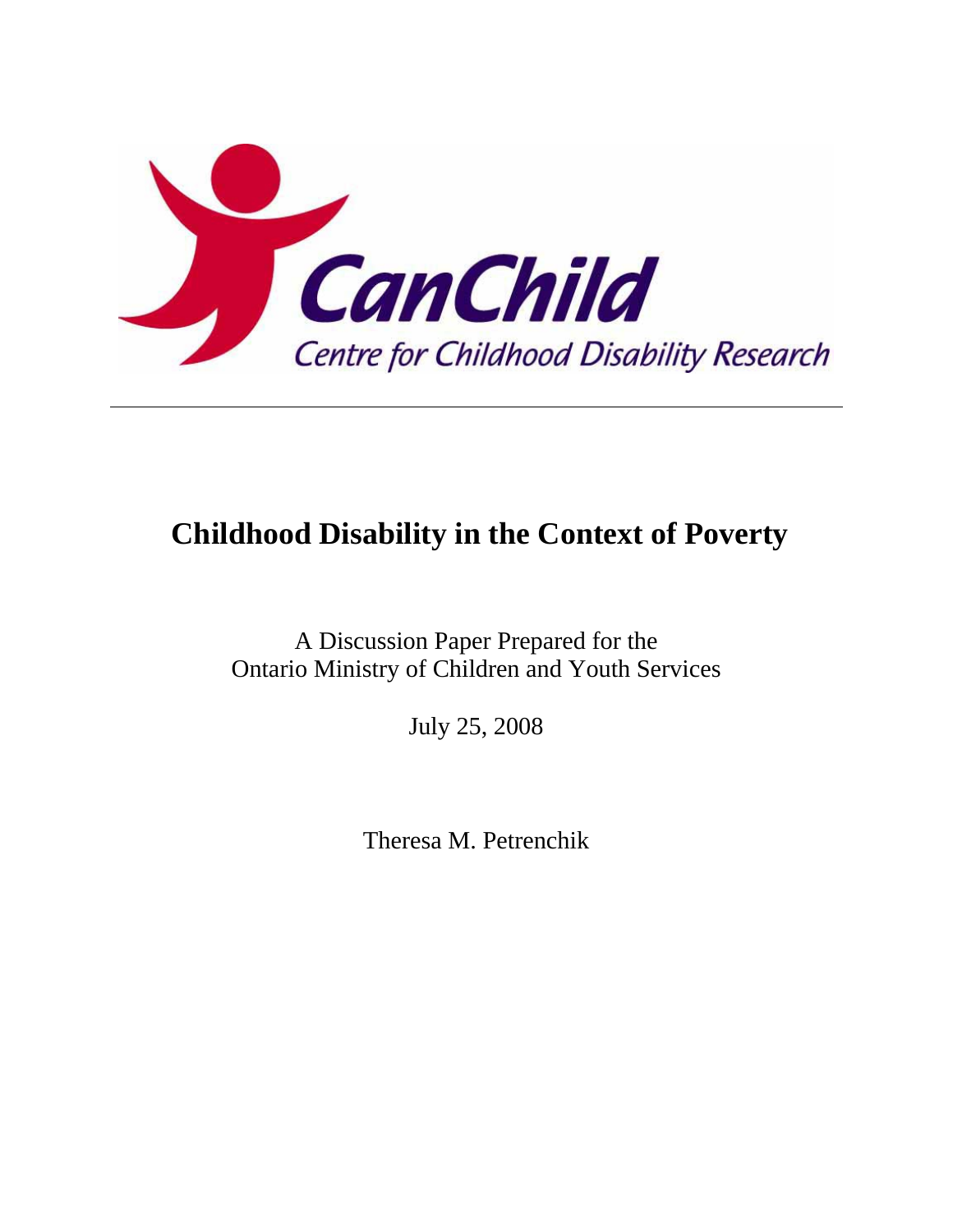# Acknowledgements

This discussion paper was prepared by *CanChild* Centre for Childhood Disability Research, with funding from the Ontario Ministry of Children and Youth Services. The views expressed are those of the author and not necessarily those of the Ministry of Children and Youth Services or the government of Ontario.

Appreciation is extended to Dayle McCauley for her contributions to the preparation of this document. Appreciation is also extended to *CanChild* colleagues, in particular Mary Law, Peter Rosenbaum, and Cheryl Missiuna, and to Gillian King with Bloorview Research Institute, all of whom have contributed greatly to the authors understanding of the irreducible needs and enduring strengths of children and youth with disabilities and their families.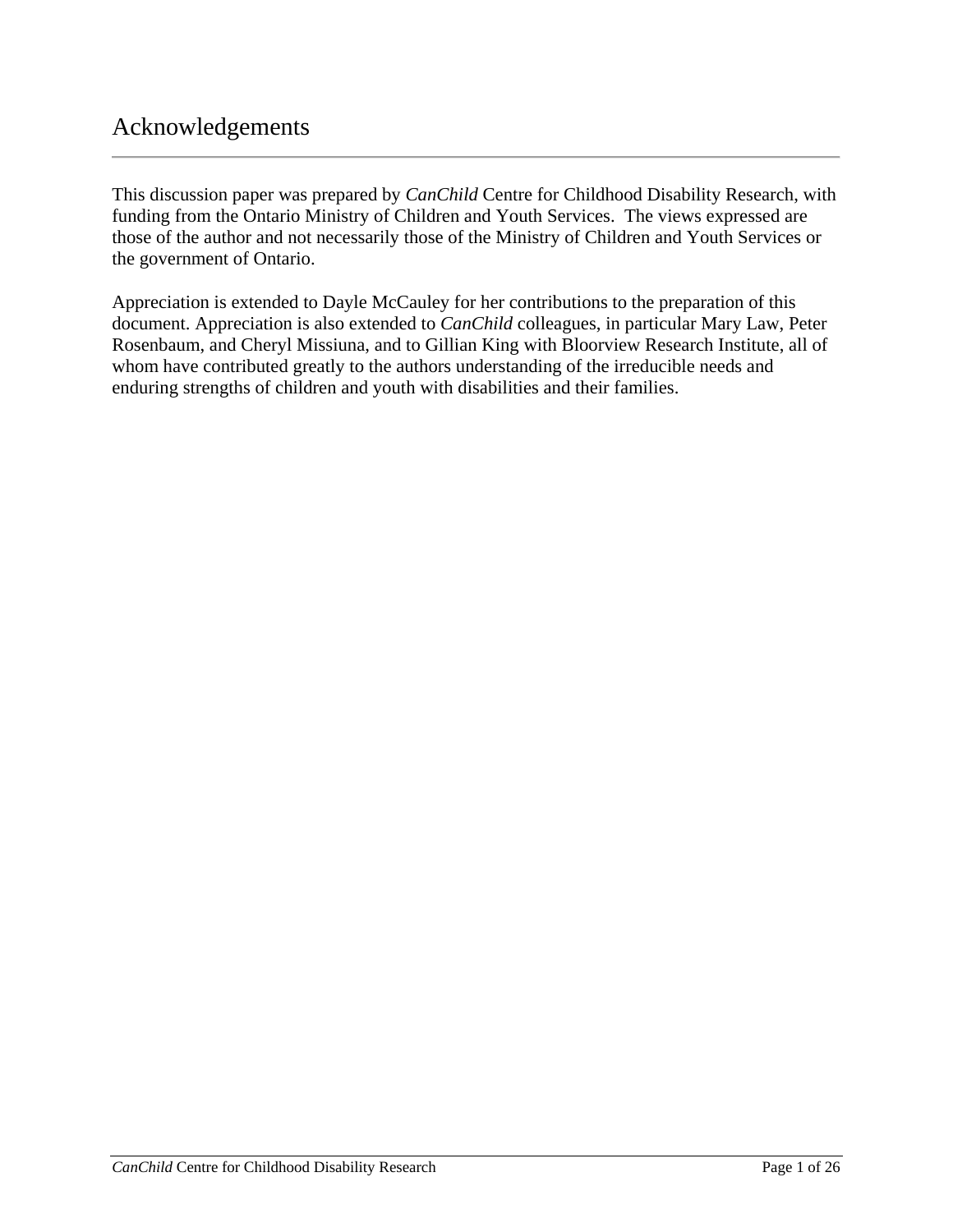# **Table of Contents**

| Community-based Participation in Recreation, Arts and Cultural Activities 12 |  |
|------------------------------------------------------------------------------|--|
|                                                                              |  |
|                                                                              |  |
|                                                                              |  |
|                                                                              |  |
|                                                                              |  |
|                                                                              |  |
|                                                                              |  |
|                                                                              |  |
|                                                                              |  |
|                                                                              |  |
|                                                                              |  |
|                                                                              |  |
|                                                                              |  |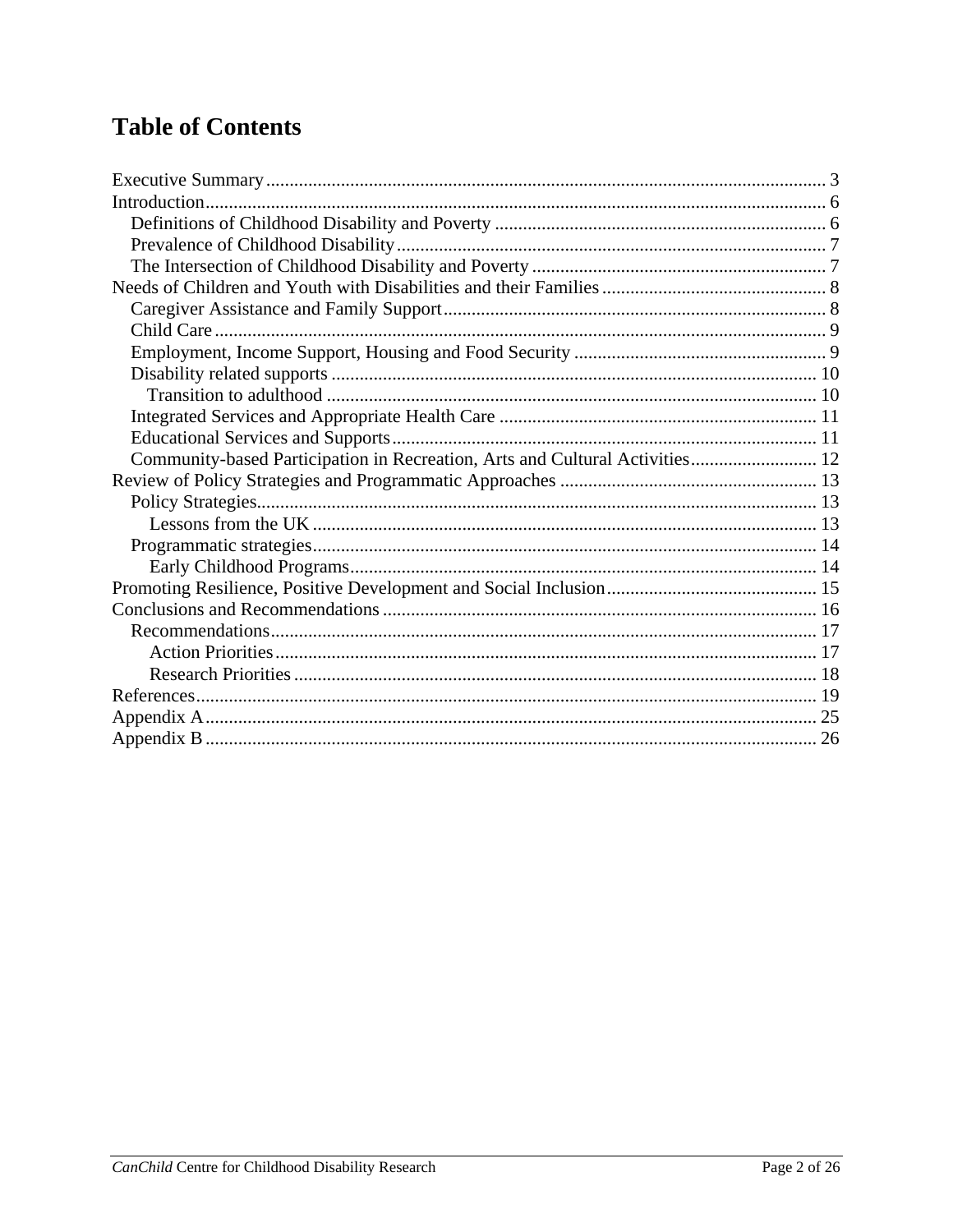# <span id="page-3-0"></span>**Executive Summary**

This paper addresses the topic of childhood disability in the context of poverty. Its purpose is to: (a) summarize the needs of children and youth with disabilities and their families, and, (b) review strong evaluative research and promising practices for ameliorating the adverse affects of poverty in children and youth with disabilities, including specific factors contributing to program and policy successes. To this end, the paper consists of four major sections, including a description of the population, a summary of identified needs, a review of effective policy and programmatic strategies, and a set of recommendations based on these findings.

### **Childhood Disability in the Context of Poverty**

In this paper childhood disability is defined as the gap between a child's functional abilities and the demands of their social and physical environments. In this view, disability is seen as a social construction resulting from a sub-optimal fit between a child's functional abilities and environmental factors such as the accessibility of services, programs, and built environments, the availability of appropriate resources, and societal attitudes.

Children living in poverty are at greater risk for a disability or developmental delay, and caring for a child with disability increases the odds of a family living in poverty. Though reliable prevalence data for childhood disability in low-income families is currently unavailable, an estimated 30% of Canadian children and youth with disabilities live in poverty. The strain of living poor, including material deprivation and social exclusion, coupled with the high costs of caring for a child with a disability creates chronic and unnecessary hardship in families.

Childhood disability in the context of poverty means children and families must cope not only with the disability itself, but with the added burdens of poverty-related health disparities, social disadvantage, inadequate health-related services, and the extra direct costs (time, money, and resources) associated with a child's disability. A child with a disability living in poverty is also more likely to live in problem housing and to experience routine hunger than other children. They also are far less likely to receive appropriate services including routine health care and specialty care. This in turn can contribute to medical complications and secondary disabilities, thereby increasing financial burdens and family distress.

#### **Unmet Needs of Children and Youth with Disabilities and Their Families**

Despite the well documented needs of children with disabilities and their families, gaps in essential services and supports remain. These needs will be even more extreme in low-income families. Parents consistently report an urgent, unmet need for respite care, caregiving support, household assistance, and accessible child care. Approximately 50% of children with a disability require some form of assistive technology (i.e., lifts, hand or arm brace, hearing aids or wheelchairs) and just over half of these children do not have all the specialized aids they need. One in four school-aged children with a disability has an unmet need for special education services or educational aids, and at least 16% have unmet needs for health care services. In 2001,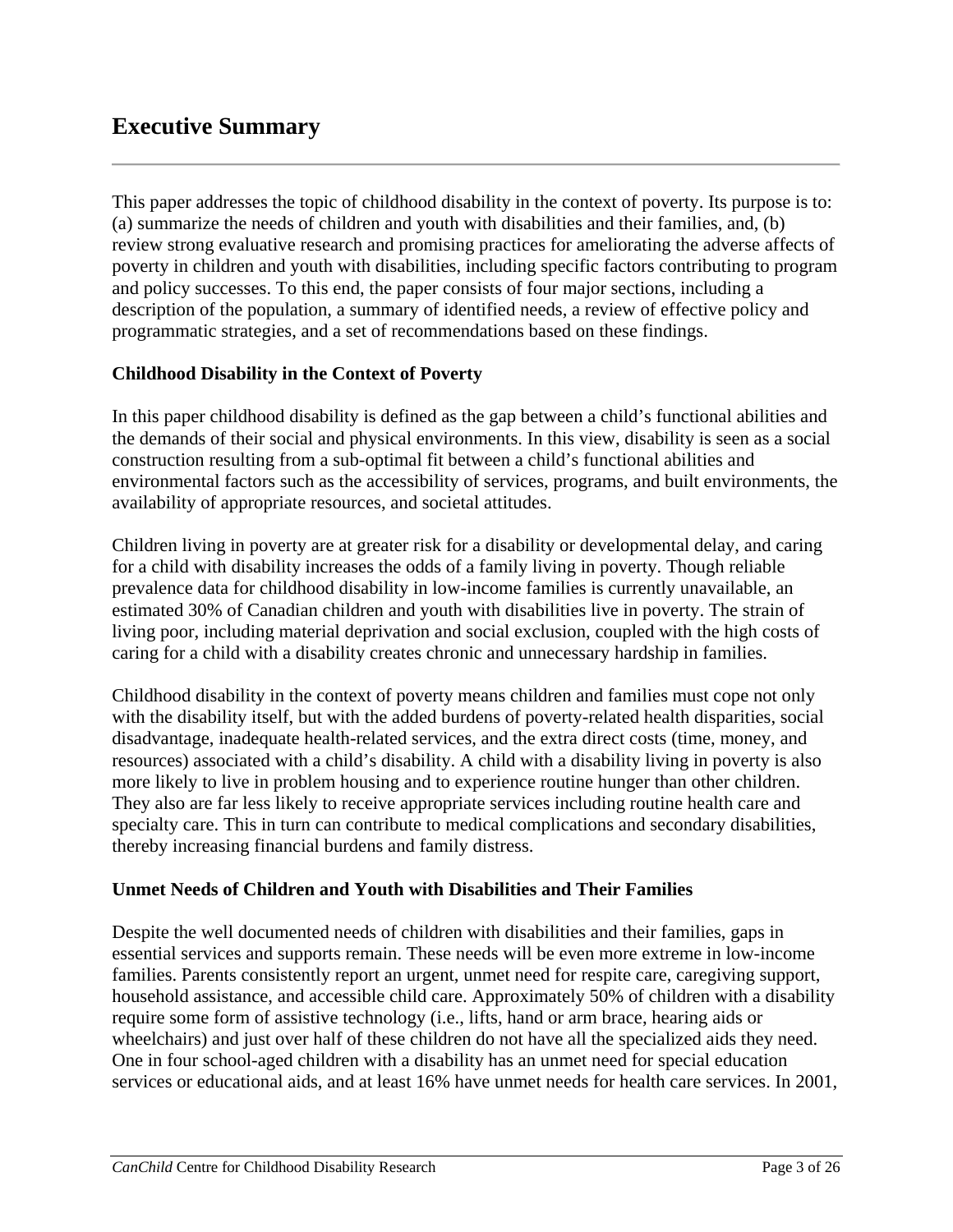nearly two in five school-aged children with disabilities were unable to participate in social or recreational activities in their community.

### **Key Messages**

The goal of ameliorating the adverse affects of poverty for children and youth with disabilities must be part of a larger government effort to reduce child poverty in general and to provide families and communities with the support they need to raise healthy, well-adjusted children.

- Focus on creating positive outcomes for all children, which, from a determinant of health perspective means health gains are only possible if a child and family's basic needs for well-living are met first. For families caring for a child or youth with a disability this includes:
	- 1. Adequate income including policies and supplements to offset the costs associated with raising a child with disabilities and parental leaves.
	- 2. Family support includes in-home disability supports, in-home and out-of-home respite care, child care, and mental health supports and services.
	- 3. Supportive community environments settings which emphasize full access and participation for all children by providing inclusive services and fully accessible built environments.
- Policy-level approaches such as addressing barriers to care, providing income and disability supports, providing coordinated, integrated services, and providing families and communities with the support they need to raise healthy, well-adjusted children, make a difference.
- Government transfers such as Employment Insurance (EI), the National Child Benefit, and the GST credit - make a positive difference. In 2003, the child poverty rate in Canada was 18%; without government transfers, it would have been 27%**.**
- Programmatically, there is no strong evidence of effectiveness for poverty specific interventions for children and youth with disabilities. The exception is the early intervention literature, which provides strong evidence of effectiveness for a range of programs. These findings, however, are limited for children with disabilities because the early intervention literature rarely includes an explicit focus on them.
- In the absence of poverty specific intervention research for children and youth with disabilities, the prevention, resilience, and health/wellness promotion literature, in combination with the disability literature, provides an evidence base from which future programming may be designed and evaluated.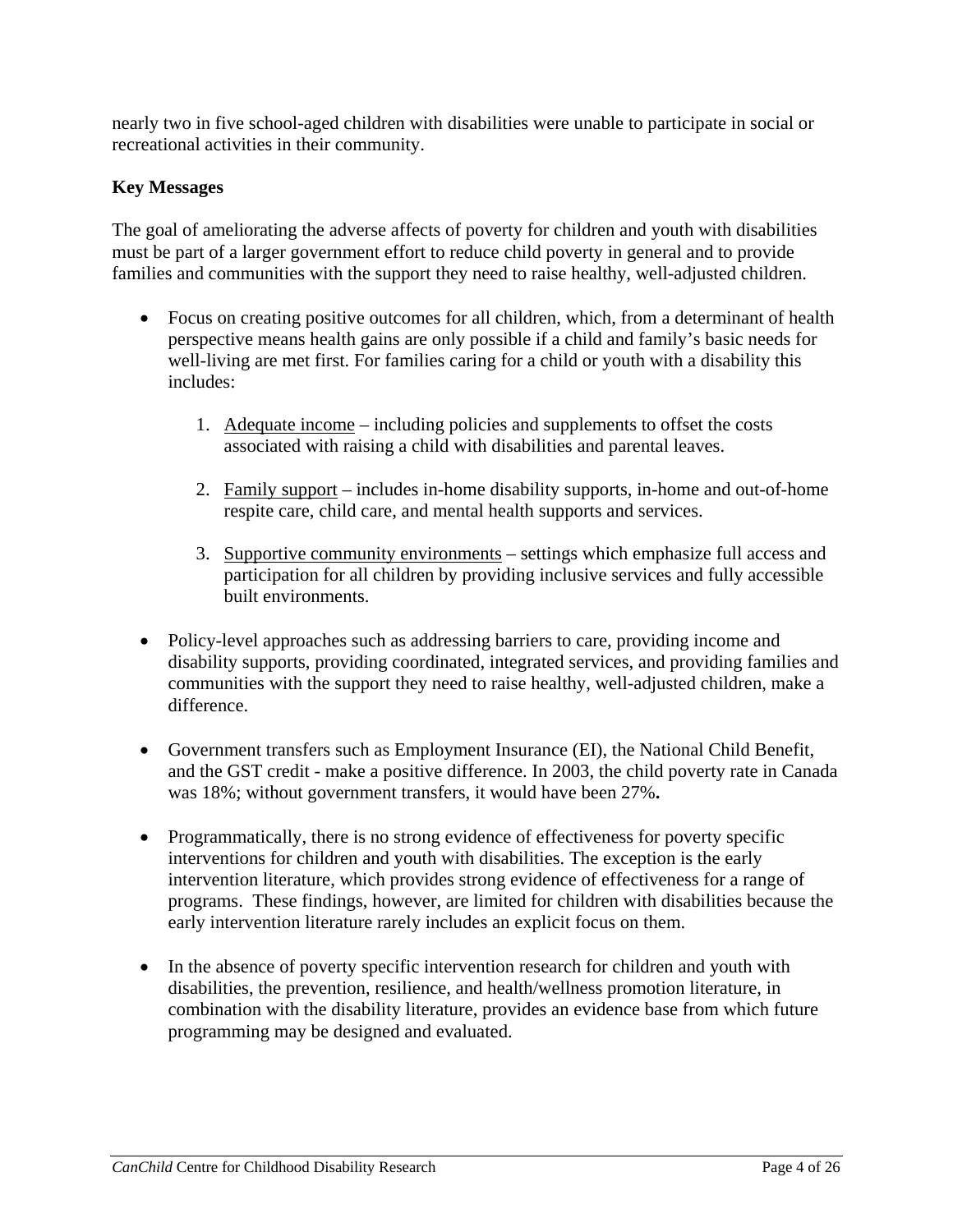- The childhood poverty-disability concern is more than an income issue. It is a family support issue. A family support approach for promoting positive outcomes for children and youth with disabilities, versus a narrowly focused "child only" approach, is essential.
- Ensuring the views of children and youth with disabilities and their families are represented in conversations about needed services and supports is essential for making certain policies and programs meet the needs of the people they are intended to serve.

#### **Recommendations:**

Provincially and nationally there remains "no coherent vision for achieving the best possible policy mix for children [and youth] with disabilities and their parents" (Valentine, 2001). Too often these citizens live in poverty and must struggle to obtain the services and supports they desperately need. It is time to build on what we know and to move into action.

#### Action Priorities

- 1. Formation of an Advisory Group comprised of families, researchers, service providers, community stakeholders and policy makers to inform the development of a strategic framework and a concrete action plan with a strong evaluation framework.
- 2. Formation of a Working Group to develop testable, integrated models of service delivery and supports, followed by pilot testing in selected urban and rural low-income communities.
- 3. Formation of a Working Group to develop a community-based Ontario Family Support Framework, followed by pilot testing in selected urban and rural low-income communities.

#### Research Priorities

- 1. Provide incentives to encourage *solutions focused* research collaborations testing high-risk, high-reward projects with potential for successes in high-need areas. Build evaluation milestones into these initiatives, including monitoring mechanisms, allowing promising solutions to be identified quickly, implemented, and monitored.
- 2. MCYS should seek out opportunities to add research components to ongoing efforts and demonstration projects funded by other agencies and departments (e.g., CIHR, Ministry of Education, Ministry of Health Promotion, and other Provincial and Federal agencies). Such large-scale efforts can identify the organizational, financial, and intervention drivers of success and can shed light on which components work for whom and under what circumstances.
- 3. Develop and implement health surveillance and monitoring activities for Ontario children with complex needs and their families, which is essential for tracking outcomes over time.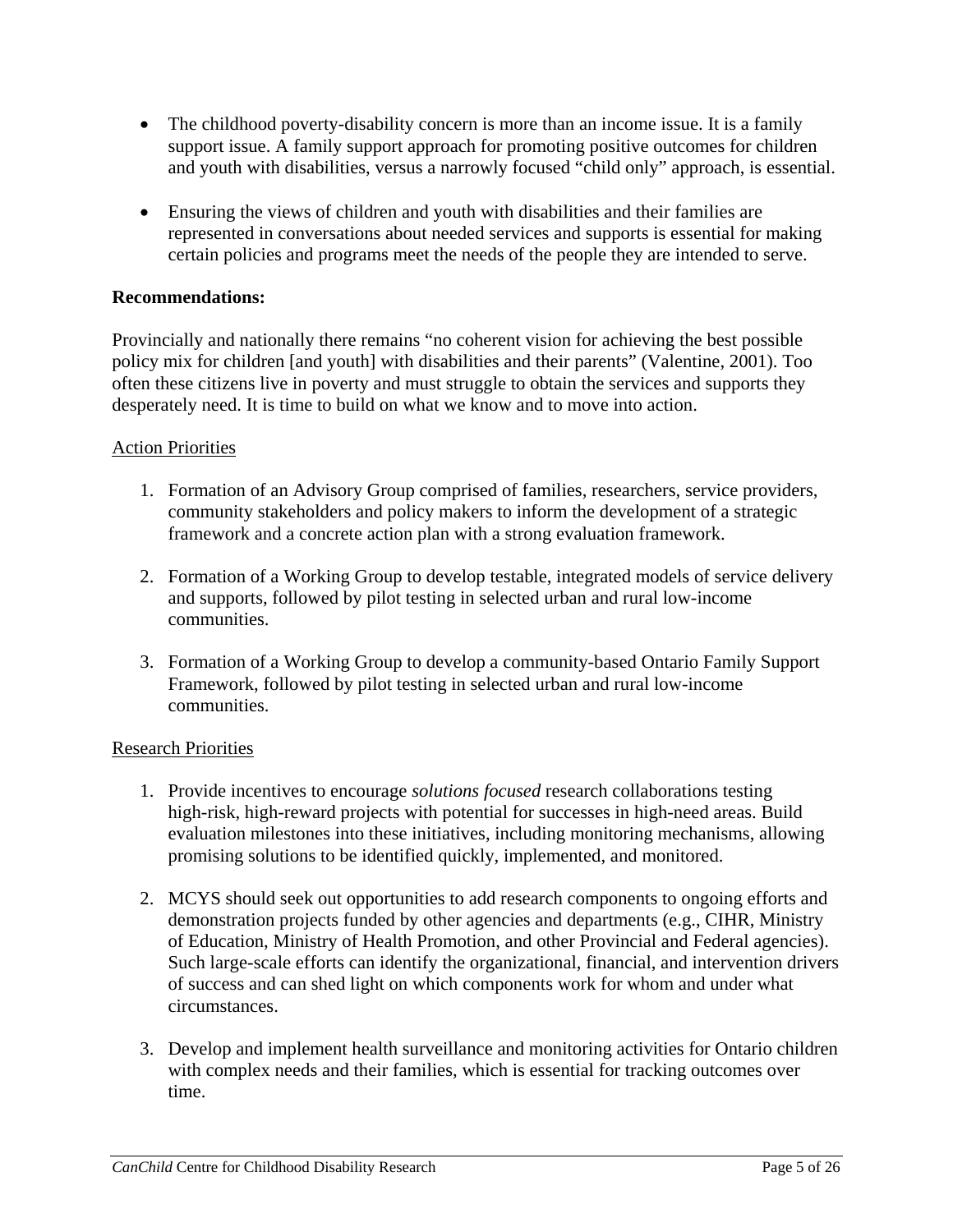# <span id="page-6-0"></span>**Introduction**

The Government of Ontario's poverty reduction activities include a strategy focused on children and youth. As part of this initiative, the Ministry of Children and Youth Services has asked *CanChild* Centre for Childhood Disability Research to prepare a thorough review and synthesis of current research addressing a range of potential interventions and policy approaches for ameliorating the adverse affects of poverty for children and youth with disabilities.

In particular, this paper focuses on the identification of:

- unmet needs of children and youth with disabilities and their families
- strong evaluative research and promising practices involving non-medical approaches to ameliorating the adverse affects of poverty for children and youth with disabilities, including specific factors contributing to program and policy successes

The approach used was to survey the relevant peer-reviewed and grey literature, identify scientifically sound evidence of effectiveness<sup>[1](#page-6-1)</sup>, and to summarize relevant findings that can inform policy planning and decision making. Using a "child in a family within a community" perspective, this analysis considers a broad range of interventions and polices implemented throughout Canada, Europe, and the United States.

In this document, issues of child poverty and disability are viewed through a social model of health lens which recognizes the health-related influences of the social and environmental conditions in which children and family live. This model is based on the understanding that in order for sustainable health gains to occur, a child and family's basic needs for well-living (i.e. housing, safety, food, and adequate income) must be met first.

#### *Definitions of Childhood Disability and Poverty*

Childhood disability encompasses a broad range of conditions which vary in scope and severity (Appendix A). In this paper, childhood disability is defined as the gap between a child's functional abilities and the demands of their social and physical environments (Brandt & Pope, 1997). It is a functional, rather than a diagnostic or categorical definition, emphasizing the fit between personal abilities and external opportunities to engage in everyday activities at home, in one's neighborhood, at school, and in the larger community. In this view, disability is seen as a social construction resulting from a sub-optimal fit between a child's functional abilities and environmental factors (i.e., accessibility of services, programs and built environments, societal attitudes, and availability of appropriate resources).

In the absence of an official poverty line, Canada relies on three common indicators of poverty (Campaign 2000, 2007). These include the before and after tax Low Income Cut Off (LICO), the before and after tax Low Income Measure (LIM), and the Market Basket Measure (MBM).

<u>.</u>

<span id="page-6-1"></span> $<sup>1</sup>$  Literature search strategy and evaluation criteria available from the author.</sup>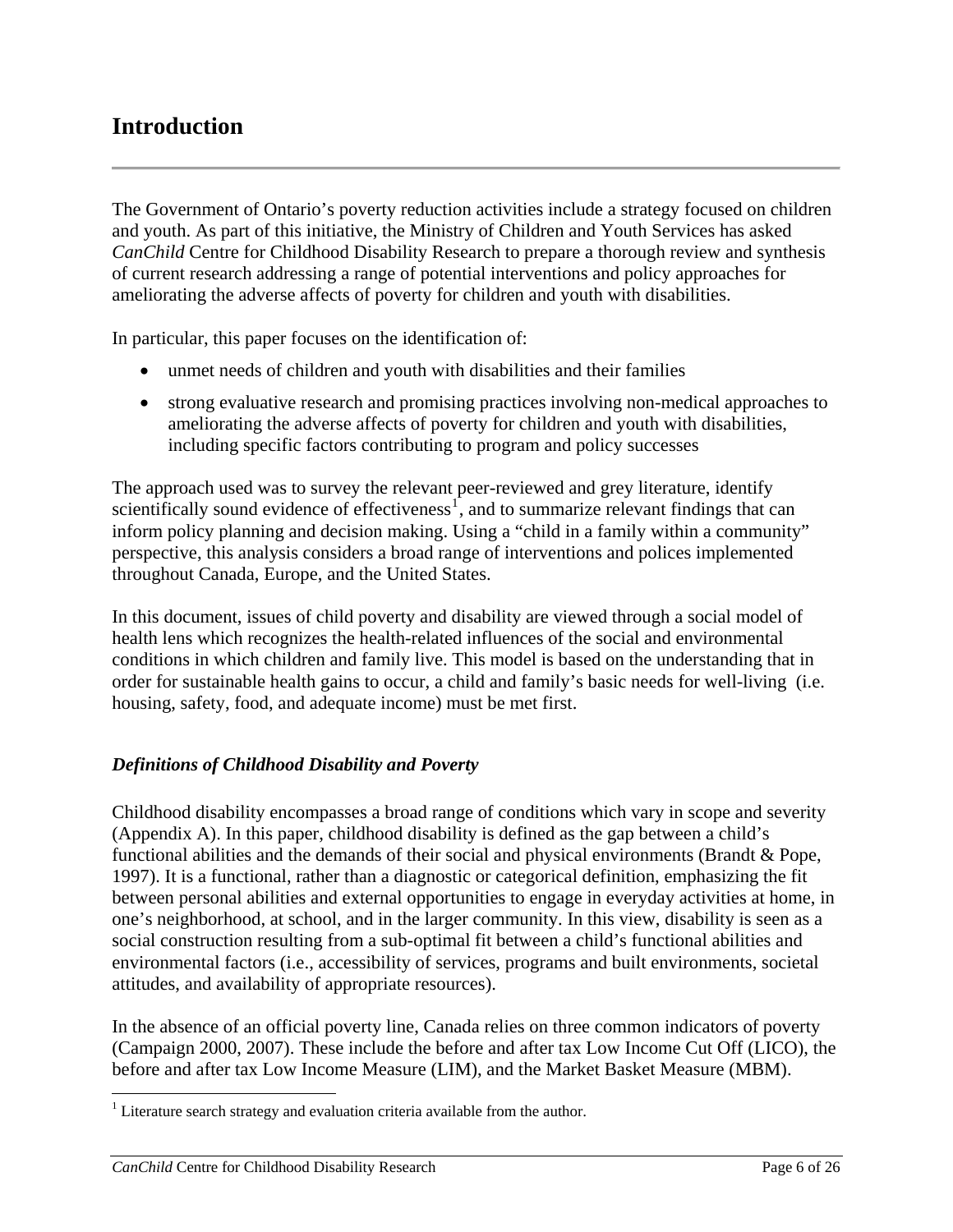<span id="page-7-0"></span>Campaign 2000, in a recent Senate Brief, defined poverty as "a particular standard of living located toward the bottom of a multi-dimensional socioeconomic status hierarchy" (p.2., 2007). This definition recognizes poverty, which is typically measured only in terms of income, as a complex construct comprised of social position, financial demands, and available assets, which together are powerful determinates of life experiences and health outcomes.

### *Prevalence of Childhood Disability in the Context of Poverty*

Reliable prevalence data on child and youth disability in Canada is currently unavailable making it impossible to accurately estimate the prevalence of childhood disability in the context of poverty. However, it is widely recognized that children and youth with disabilities are more likely to be living in poverty than other children. Canadian children with disabilities are one and a half times more likely than children without disabilities to live in households where the income falls within the lower two income quintiles (Canadian Institute of Child Health [CICH], 2000). An estimated 30% of these children and youth live in income poor or impoverished families versus 18% of children without disabilities (CICH, 2000; Roeher, 2000a).

A five year forecast (2007-2011) of the prevalence of children with complex special needs in Ontario and Canada (Hanna & Law, 2006) estimates between 3.8% and 8% of Ontario children and youth, as many as 2.94 million, have or will have a functional limitation associated with a chronic condition. If estimates of poverty rates among families of children and youth with disabilities are reasonably accurate, at least one in four and perhaps as many as one in three children and youth with chronic conditions will live in poverty.

In the general population, children in single parent families, children of color, and those in First Nations and recent immigrant communities are disproportionately affected by poverty. Although we know children with disabilities are over-represented in lone parent families (Hanvey, 2002), we currently lack a comprehensive understanding of the characteristics of low-income families caring for children with disabilities, including the specific nature and extent of their disability related needs. It is challenging, if not impossible, to develop population-based strategies and measure their effectiveness in the absence of meaningful descriptions of the target population (Rosenbaum, Jaffer, & Russell, 2006) and in the absence of valid and reliable surveillance and monitoring activities (Hanna & Law, 2006).

## *The Intersection of Childhood Disability and Poverty*

The interconnection between childhood poverty and disability is complex and multi-directional. Children living in poverty are at greater risk for a disability or developmental delay (Farran, 2000; Emerson & Hutton, 2005; Msall, Bobis, & Field, 2006), and disability increases the odds of a family living in poverty (Brehaut et al., 2004; Canadian Council on Learning, 2006; Emerson & Hutton, 2005; Hanvey, 2002). Poverty, with its associated risks, increases the odds that a child's needs will go unmet and it increases the likelihood that opportunities to engage in a range of developmentally enriching experiences will remain out of reach (Masten, 2000).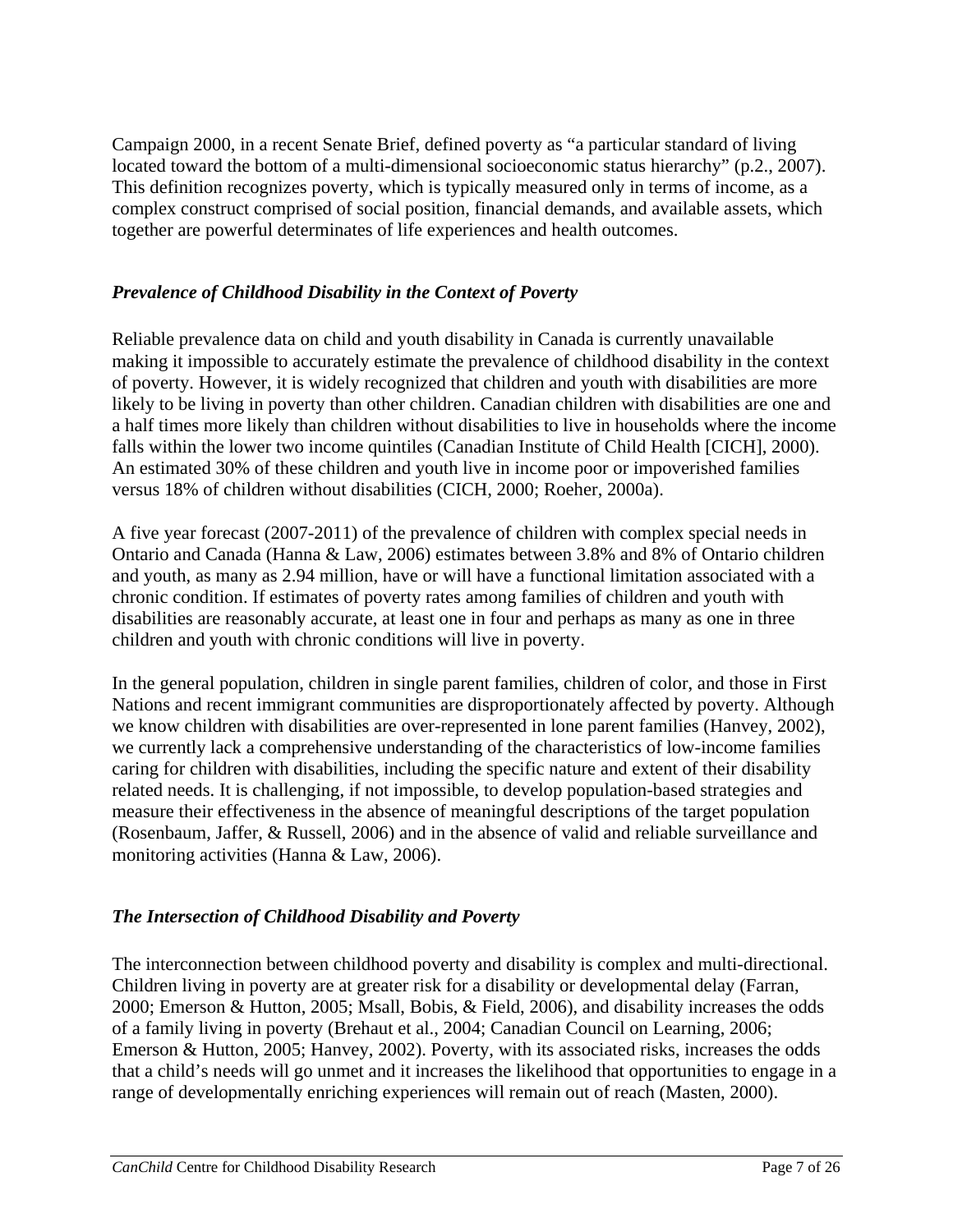<span id="page-8-0"></span>Poverty also stresses family interactions, and in some cases makes it impossible for caregivers to engage in parenting behaviors that encourage a child's optimal development (Zipper & Simeonsson, 2004).

Children and youth with disabilities often feel socially isolated, stigmatized, and marginalized from society (Baker & Donelly, 2001; Davis & Watson, 2001; Gibson, Young, Upshur, & McKeever, 2007). Bullying, social segregation, and feeling unsafe, which are more common among children with disabilities than their peers (Hanvey, 2001), can lead to feelings of friendlessness and social separation (Ladd & Troop-Gordon, 2003). When peer relation problems are chronic, children are at greater risk for depression, conduct problems, negative self and peer perceptions, and long-term adjustment problems (Ladd & Troop-Gordon). Living in poverty compounds these risks, amplifies their affects, and creates unique challenges for families.

Childhood disability in the context of poverty means children and families must cope not only with the disability itself, but with the added burdens of poverty-related health disparities, social disadvantage, inadequate health-related services, and the extra direct costs (time, money, and resources) associated with a child's disability (Hanvey, 2002; Canadian Council on Learning, 2006). These children are far less likely to receive appropriate services, including routine health care and specialty care than other children (Mayer, Skinner, & Slifkin, 2004; Beisner & Stewart, 2005) which can contribute to medical complications and secondary disabilities, and increase financial burdens and family distress (Gerhardt, Walders, Rosenthal, & Drotar, 2004; Zipper & Simeonsson, 2004).

# **Needs of Children and Youth with Disabilities and their Families**

Despite the well documented needs of children with disabilities and their families, gaps in essential services and supports remain. These needs will be even more acute in low-income families.

## *Caregiver Assistance and Family Support*

Providing for the physical, social, emotional, and developmental needs of a child with a disability can be overwhelming for families, particularly in the absence of adequate resources and social supports. The caregiving demands for these parents have been shown to directly and negatively impact both their psychological well-being and physical health (Brehaut et al., 2004; Raina, et al., 2005). Caregivers (principally mothers) have reported spending between 50-60 hours per week, above and beyond household responsibilities and paid work, on personal care, advocacy, coordination of services, and transportation for their child with a disability (Hanvey, 2002). In addition, parents often work to create peer relationships for their child, lobby for needed services and supports, and work to ensure their child's acceptance and participation in the community (Community Association for Community Living [CACL], 2001). Such demands often result in exhaustion and create undue hardships for caregivers, particularly mothers.

Though they are the largest caregiver group in Ontario, families often provide on-going care with little outside assistance and support. Families of children and youth with disabilities consistently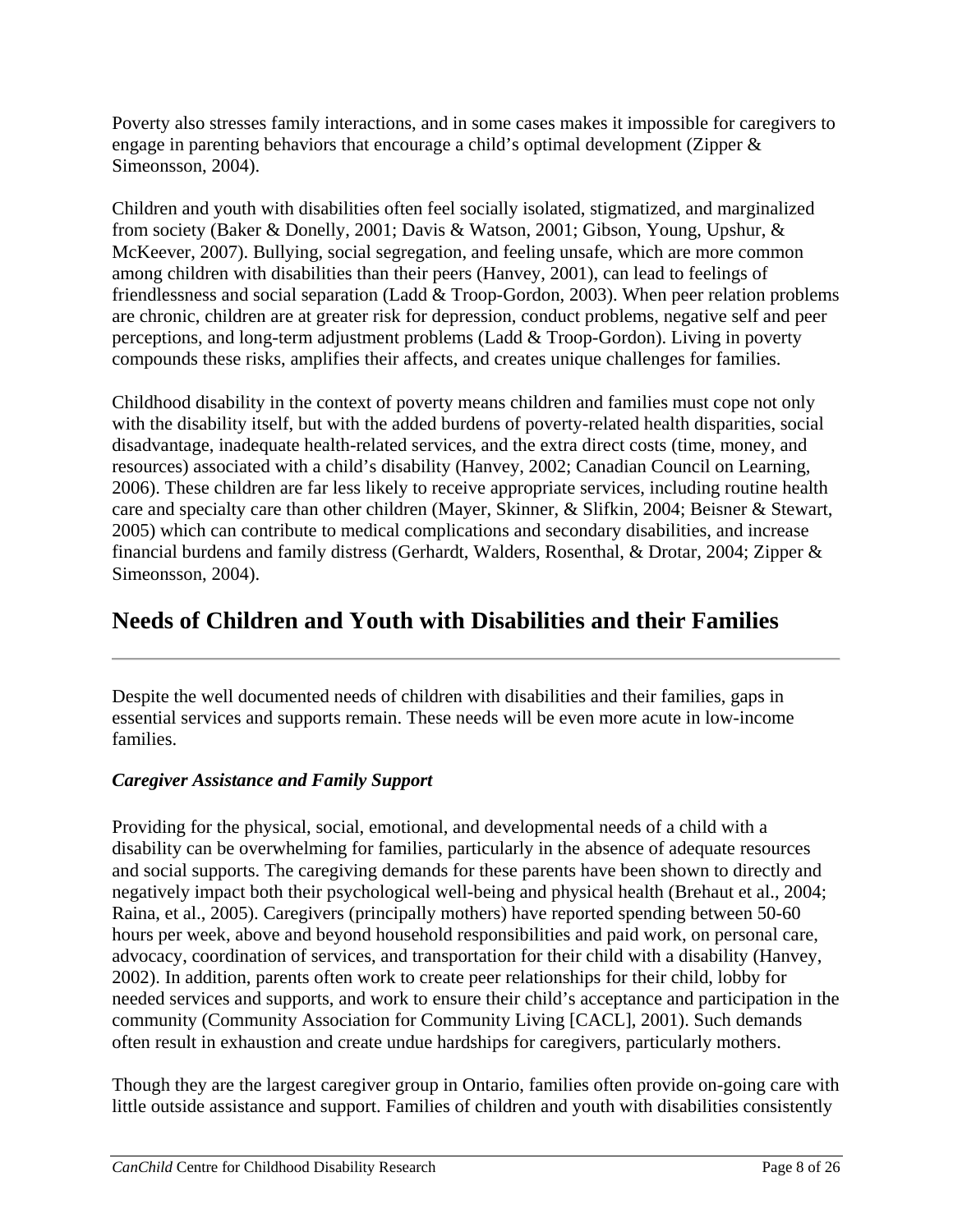<span id="page-9-0"></span>report an urgent, unmet need for respite care, which is essential for family well-being. A majority of these families also report an unmet need for help with housework and family responsibilities. Families of children with severe and very severe disabilities report the greatest unmet needs in this area. Seventy percent of these families cite costs as a barrier to receiving needed help, and 42% cite a lack of available services and programs (Fawcett, Ciceri, Tsoukalas, & Gibson-Kierstead, 2004; Statistics Canada, 2003).

# *Child Care*

High-quality child care arrangements and after-school programs provide children and youth with important opportunities to cultivate their skills, competencies, talents, strengths and social relationships with peers and adults. These arrangements also provide supervised child care which allows parents to work, attend to personal and family matters, and to rest. Despite research showing quality child care coupled with recreation programs allows single mothers to leave welfare at twice the rate of other welfare recipients (Browne et al., 1998), such child care arrangements remain under-utilized in Ontario and Canada.

Securing high-quality child care arrangements, in and out of the home, and accessing afterschool programs is particularly challenging for families of children with disabilities. A large majority of parents report an unmet need for high-quality child care and after-school programs (Irwin & Lero, 1997; Knoche, Peterson, Edwards, & Jeon, 2006). Barriers to inclusive child care include a lack of availability, high costs, inaccessibility, inadequate facilities, and a lack of disability related training for staff workers (Roeher, 2003).

Securing less formal child care arrangements is also challenging. Approximately 20% of parents of preschool children with a disability report having been refused child care or babysitting services due to the child's disability (Government of Canada, 2006). Irwin and Lero (1997) found 70% of parents had difficulty finding high-quality caregivers and 68% had difficulty securing alternative care arrangements when they or their child was ill.

## *Employment, Income Support, Housing and Food Security*

The cost of raising a child with a disability can be up to 3 times that of raising a typically developing child (Council for Disabled Children, 2007). Additional financial burdens include the costs of special diets and clothing, child care, medications, supplies and equipment, and home adaptations (Roeher, 2000a). Yet, parents are often forced to choose between caregiving and employment. A majority of parents in two-parent households are likely to either lose or quit a job to care for a child with a disability. Parents who remain in the workforce are often forced to work reduced hours, turning down overtime or promotions and working an altered schedule to care for their child with a disability (Government of Canada, 2006; Irwin & Lero, 1997). Major barriers to parent employment include a lack of assistance with caregiving needs, a lack of high-quality, affordable inclusive child care, and the need for parents to negotiate multiple systems of care (health, education and social services) on behalf of their child (Hanvey, 2002). These burdens will be even greater for single parents living in poverty.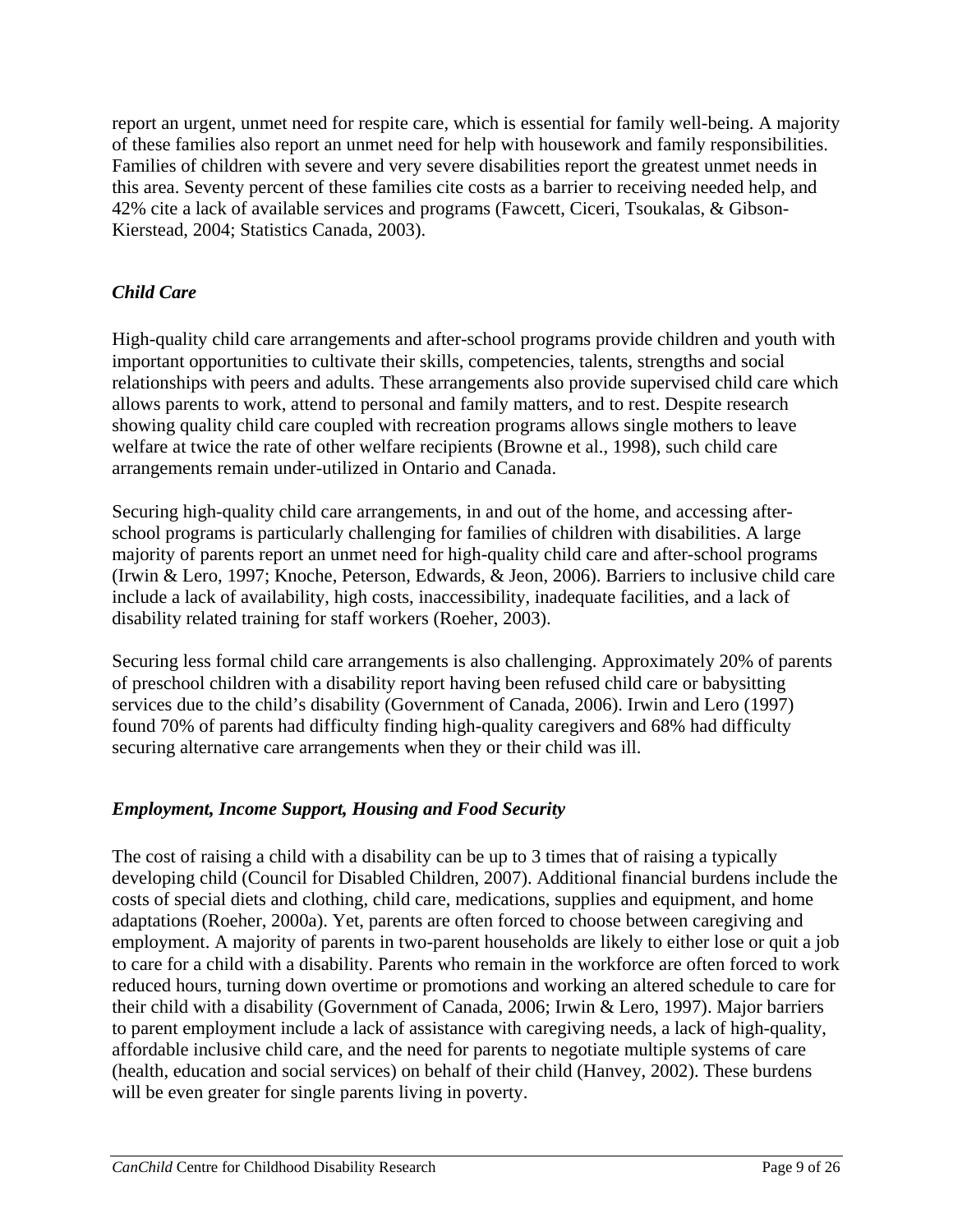<span id="page-10-0"></span>Working low-wage jobs with few benefits is not a viable option for many low-income families who are entitled to receive more child disability-related supports when on welfare. The additional costs of caring for a child with a disability can be overwhelming and for some, particularly single mothers, government support may be the only way to care for their child while keeping their family housed and fed (Hanvey, 2002). In fact, children with disabilities in general are more likely to live in problem housing (Emerson & Hutton, 2005; Hanvey, 2002), and to experience routine hunger (Hanvey, 2002) than other children. Still, a Roeher Institute (2000b) study concluded social assistance for families who are caring for a child with a disability is inadequate. Although parents in this study expressed concerns about the psychological impact of poverty and welfare status on their children, social assistance was an uncomfortable and unpleasant necessity for them.

### *Disability related supports*

Approximately 50% of children with a disability require some form of assistive technology such as lifts, hand or arm brace, hearing aids or wheelchairs. Just over half of these children do not have all the specialized aids they need and costs are cited as a significant barrier to acquiring the aids needed (Statistics Canada, 2008a).

Many youth with disabilities require the assistance of a qualified support worker in order to live lives of independence and to enjoy the benefits of full citizenship (Family Alliance Ontario, 2007). Families are advocating for individualized funding, which would allow them to purchase disability related supports that are responsive to individual needs of their child, and would provide youth and families with disabilities with maximum control over the provision of disability supports. This, according to Human Resources Development Canada (2000), is the hallmark of accessible and appropriate disability supports.

Nevertheless, government funding continues to favor traditional service provider administered care over self-directed supports. Families are advocating for alternatives to traditional disability support services, which they feel separate and isolate children and youth with disabilities. Many prefer funding for self-selected living supports which would allow them to make their own community living choices, like other citizens in their communities.

Support workers hired directly by youth and their families typically have lower salaries and fewer benefits than support workers employed by service agencies. Families see this as a significant barrier to self-directed care and continue to petition the Ontario government to extend the recent salary increases for support workers hired by service agencies (wage gap funding), to the same workers hired privately by families (Family Alliance Ontario, 2007).

#### *Transition to adulthood*

There is also a need for an increased commitment to improving transition planning and supports for youth with disabilities. The transition from youth to adulthood is particularly challenging for youth with disabilities and their families and these youth are faced with many barriers to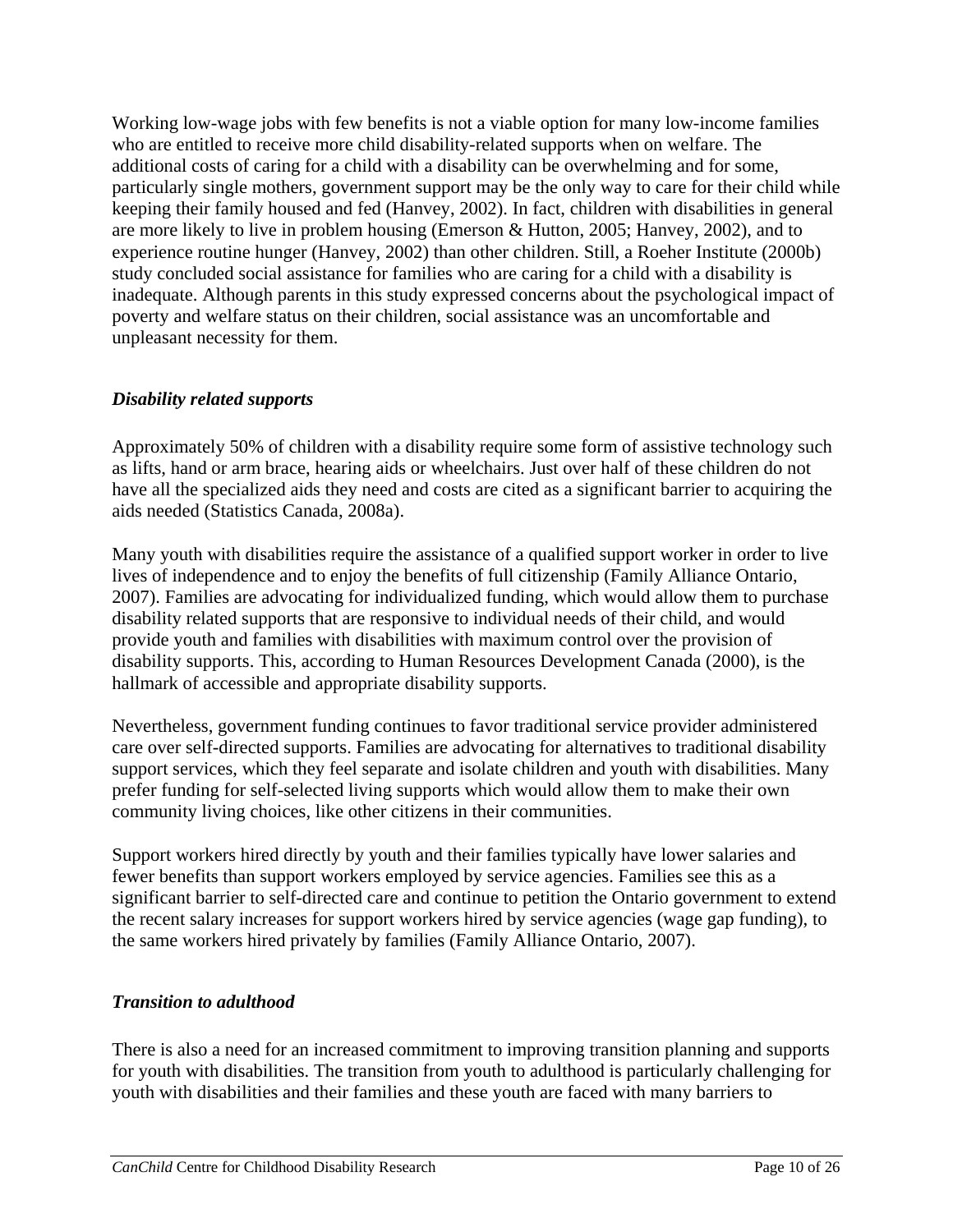<span id="page-11-0"></span>achieving autonomy and independence. To make a successful transition into the adult world they often need support from their family and community (King, Brown & Smith, 2003; Stewart, Law, Rosenbaum & Willms, 2001), support which is often lacking. In a recent report Stewart and colleagues (2007) summarize these challenges and provide best practice recommendations and guidelines for supporting youth with disabilities during the transition to a meaningful adult life.

### *Integrated Services and Appropriate Health Care*

Families and youth are frustrated by long wait lists for services and interactions with fragmented, silos of care and service delivery (Hanvey, 2002). Such interactions, particularly when services are separately located and poorly coordinated, can negatively impact families of children with disabilities. The burden is even greater for low-income families who struggle with transportation needs and in lone parent families juggling household responsibilities, caregiving duties, and employment without adequate supports. The need for an integrated and coordinated service delivery system is especially acute for families of children with disabilities who interact with a range of service providers and systems of care over the course of their child's development.

In a study of 427 school age children with disabilities in Ontario (King et al., 2006) parents reported using an average of 5 separate child health services and one third reported using between 6 and 13 services. Health care service use alone, without the added affects of frequency of use and interactions with other systems of care, was found to be a significant barrier to their child's participation in academic, recreational, community activities. It was also strongly correlated with poorer psychological and emotional well-being among caregivers, regardless of family income (Petrenchik, Law, King, & Xu, manuscript in preparation).

Parents also report unmet needs for health care services. At a minimum, 16% of children with disabilities have unmet needs for health care services (primarily rehabilitation services). Parents cited reasons such as a lack of insurance coverage (33%), high costs (40%), unavailability of local services (34%) and long waiting periods (55%) (Canadian Council on Social Development [CCSD], 2005). There is also a pressing need for greater integration of services for co-occurring mental health problems and emotional difficulties which can often accompany a child's disability. These needs are especially acute for children and youth who feel socially isolated and stigmatized as a result of their disability.

#### *Educational Services and Supports*

In a discussion paper prepared for the National Children's Alliance, Hanvey (2002) discusses at length the unmet needs of children with disabilities in the education system. In a survey of key informants, only 19% felt children with special needs were having their needs met in the education system (Gibson-Kierstead & Hanvey, 2001).

According to recent Participation and Activity Limitation Survey (PALS) data, nearly 25% of children with disabilities have an unmet need for special education. Nearly 50% of the children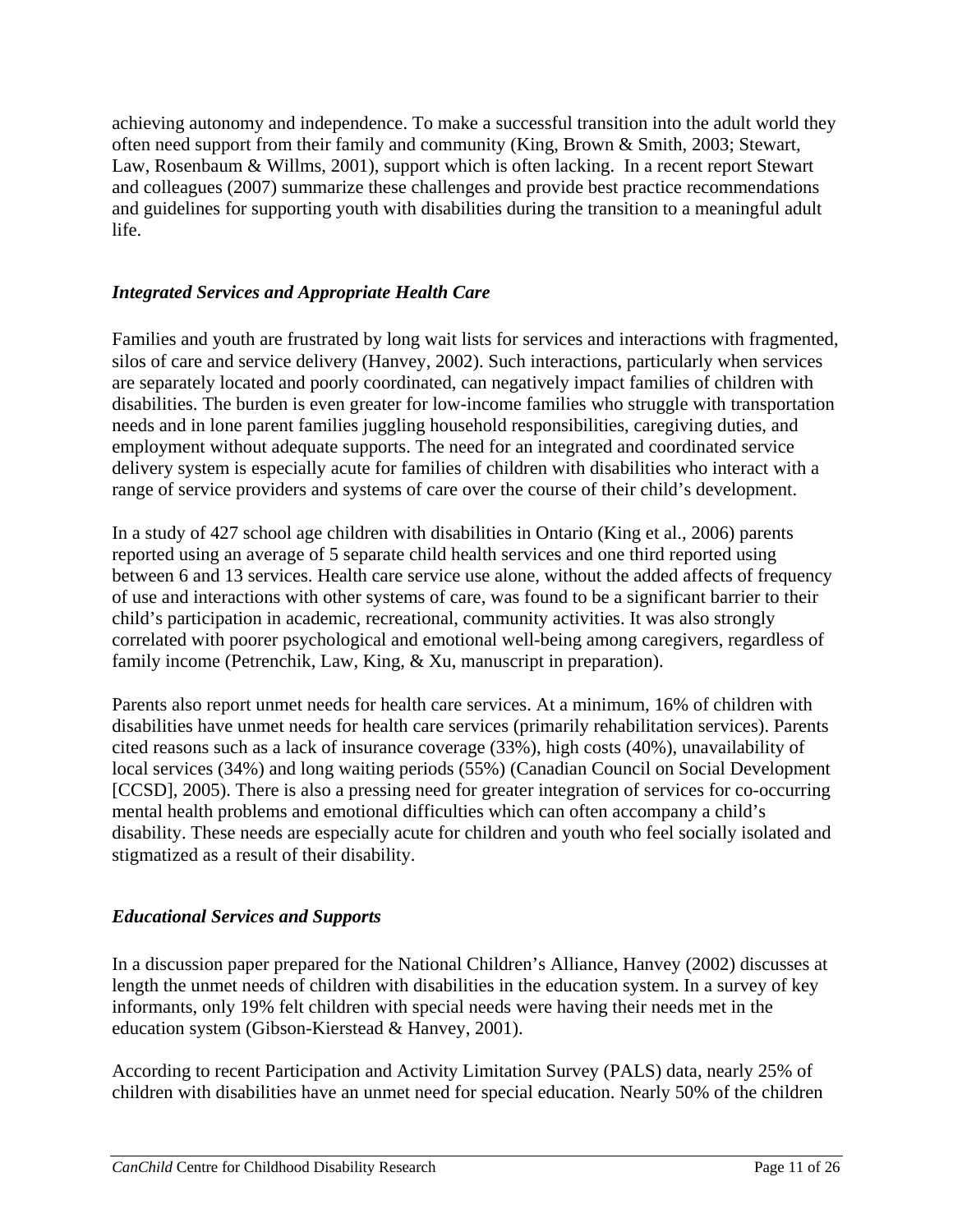<span id="page-12-0"></span>needing but not receiving special education have severe to very severe disabilities. In addition, 17% of children with disabilities have an unmet need for educational aids, including tutors, teacher's aides, special software and attendant care services. Parents cite a lack of funding within the school system as the most frequent reason for this unmet need. Parents of children with emotional, psychological, or behavioral conditions report they find it especially difficult to obtain special education services for their child (Statistics Canada, 2008b).

#### *Community-based Participation in Recreation, Arts and Cultural Activities*

Participation in organized recreation, the arts, and cultural activities has important benefits for children and youth. These experiences are powerful opportunities to enhance a child and youth's skills, talents, self-confidence, and sense of self-efficacy. Children and youth who participate regularly in such activities, do better in school, have closer relationships with positive peers and caring adults, make better life choices, view themselves more positively, and feel better about their life chances than other children (Mahoney, Larson, & Eccles, 2005).

For a variety of reasons, children and youth with disabilities are often excluded from participating in such activities. In 2001, nearly two in five school-aged children with disabilities were unable to participate in social or recreational activities (CCSD, 2006). The likelihood of being socially excluded increased dramatically with the severity of a child's disability. One in five children with a mild disability was excluded, while nearly one in three with a moderate disability, and one half with a very severe disability were unable to participate in communitybased social, leisure and recreational activities (CCSD). Of those with a very severe disability, nearly 75% were unable to participate. While a child's physical limitations and cognitive abilities can contribute to participation restrictions, structural barriers (Table 1) also play a significant role in limiting the community-based participation of children with disabilities in low and middle income families.

**Table 1.** Commonly Reported Barriers to Child and Youth Participation in Recreation, Arts and Cultural Activities.

|                                                                                                    | No local facilities available                                                 | ٠ | Lack of transportation or inaccessible<br>public transit system |  |
|----------------------------------------------------------------------------------------------------|-------------------------------------------------------------------------------|---|-----------------------------------------------------------------|--|
|                                                                                                    | Existing facilities are inaccessible<br>High cost of activities $&$ equipment | ٠ | Lack of required assistive aid or device                        |  |
|                                                                                                    | Language barriers                                                             | ٠ | No attendant available to assist the<br>child                   |  |
|                                                                                                    | Neighborhood safety                                                           | ٠ | Lack of service provider training                               |  |
|                                                                                                    | Lack of adult role models                                                     | ٠ | Unwelcoming attitudes                                           |  |
| Law & Petrenchik 2005; Law Petrenchik King & Hurley 2007; CCSD 2006; Canadian Parks and Recreation |                                                                               |   |                                                                 |  |

2005; Law, Petrenchik, King, & Hurley, 2007; CCSD, 2006; Canadian Association, 2001)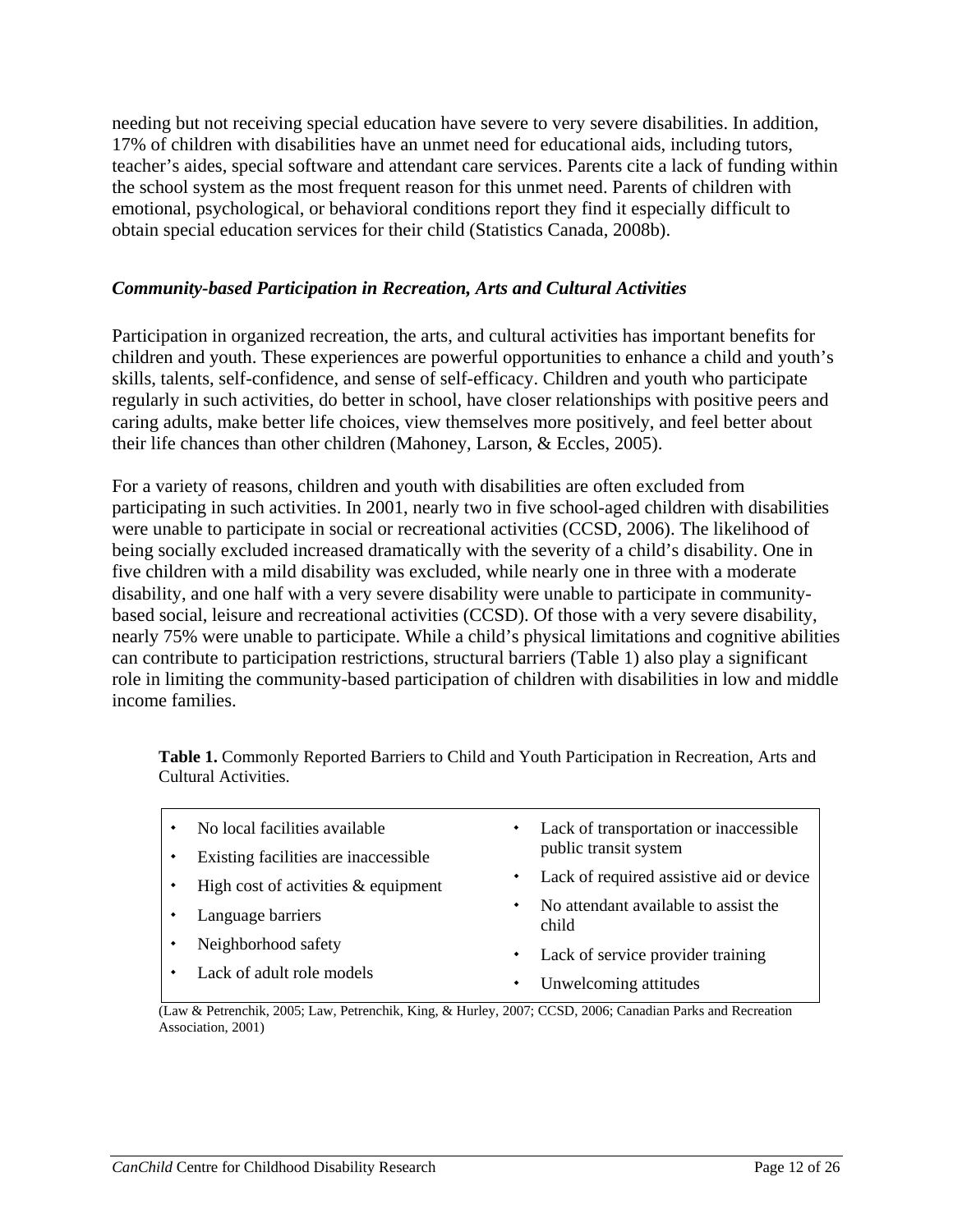<span id="page-13-0"></span>Clearly, the childhood disability-poverty concern is more than an income issue. It is a family support issue. Precisely because a child with a disability is more reliant on their family to assist them with their activity needs, anything that disrupts or stresses family processes, such as poverty, is likely to have a significant adverse affect on a child's health, development and participation at home, in school, and in community life. This implies a family support approach for promoting positive outcomes for children and youth with disabilities, versus a narrowly focused "child only" approach, will be essential.

# **Review of Policy Strategies and Programmatic Approaches**

This section is devoted, primarily, to a review of strong evaluative research and promising practices for ameliorating the adverse affects of poverty on children and youth with disabilities, including specific factors contributing to program and policy successes. A comprehensive review of policy strategies is beyond the scope of this paper, therefore the policy discussion is limited to selected topics of greatest relevance to issues of child disability and poverty.

### *Policy Strategies*

Although policy strategies are notoriously difficult to evaluate, it should be stressed that government transfers such as Employment Insurance (EI), the National Child Benefit, and the GST credit - do make a difference. The child poverty rate in 2003 was 18%; without government transfers, it would have been 27% (CCSD, 2006).

In general, policy-level approaches such as addressing barriers to care, providing income and disability supports, providing coordinated, integrated services, and providing families and communities with the support they need to raise healthy, well-adjusted children, make a positive difference (National Council of Welfare [NCW], 2007).

#### *Lessons from the UK*

The United Kingdom (UK) has taken a unique approach to addressing child poverty which has produced better results than Canadian and American strategies to date (NCW, 2007). The two cautions in interpreting these results are additional disability specific outcome information is needed from the UK and policy approaches in other countries may not generalize to child poverty and disability issues in Ontario.

The UK has developed an ambitious plan to cut the number of children living in poverty in half by the year 2010 and to completely eradicate child poverty by 2020. The strategy includes creating affordable childcare spaces for all children aged 3-14 years (and up to 18 years for children with a disability), targeting supports to populations of highest need, getting those who are able to work into the workforce, and the delivery of high quality, well coordinated public services such as The Early Support Program and Sure Start (NCW, 2007).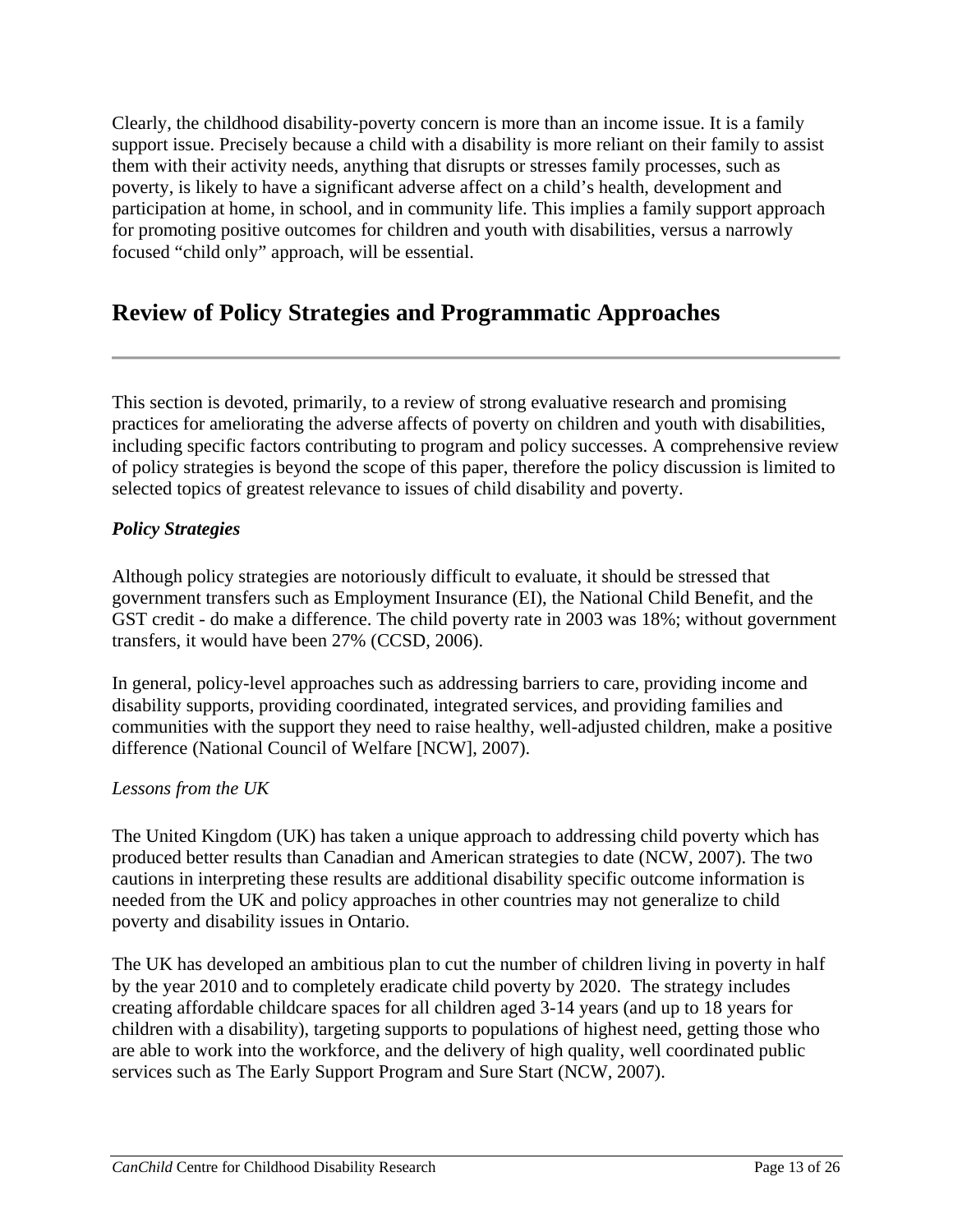<span id="page-14-0"></span>While a complete evaluation is forthcoming, factors contributing to the apparent successes of the UK initiative include (a) service delivery models specifically designed to achieve better coordinated, multi-agency assessment and service delivery for children with disabilities and their families, and (b) multiagency, universal support system for families with young children in disadvantaged communities which offer early education integrated with child care, family support, and child and family health services, and (c) implementation of 8 observational (surveillance and monitoring) sites throughout the UK (Carpenter & Campbell, 2008).

### *Programmatic strategies*

An extensive search and review of the peer-reviewed and grey literature in areas of health, disability, rehabilitation, behavioral and social sciences, education, recreation and leisure produced no strong evidence of effectiveness for poverty specific interventions for children and youth with disabilities. Consequently, a full systematic review of intervention approaches is not possible.

The exception is the early intervention literature, which provides strong evidence of effectiveness for a range of programs in the U.S. with both immediate and long-term benefits for children living in poverty. Although children with disabilities are included in this population these findings are limited because the early intervention literature rarely includes an explicit focus on them.

Undoubtedly, a variety of successful programs serve children and youth with disabilities in low-income families around the world. However, only programs with documented evidence of effectiveness are included in this review.

## *Early Childhood Programs*

Early childhood interventions are designed to reduce risk in early childhood and to promote healthy development. Two types of early childhood intervention strategies - preschool and home visitation, are perhaps the most commonly known and most studied to date. Preschool programs focus almost exclusively on the child, while home visitation is viewed as a two-generational approach in which professionals work with parents to help them support their infants, toddlers, and young children (Sweet & Appelbaum, 2004).

In a systematic review of early intervention programs Karoly, Kilburn and Cannon (2005) found evidence of effectiveness for 20 early childhood intervention programs in the U.S. As indicated in Appendix 1, sixteen of the programs are identified as having strong evidence of effectiveness based on long term follow-up results, while four are regarded as having a promising evidence base due to shorter-term follow-up results. Although these programs are not disability specific, many of them are designed to serve low-income children, a portion of which will have developmental delays and disabilities.

The authors identify several features of early intervention program that seem to be associated with better outcomes for children including: better-trained caregivers, smaller child-to-staff ratios, and greater intensity of services. Specific factors contributing to the achievements of the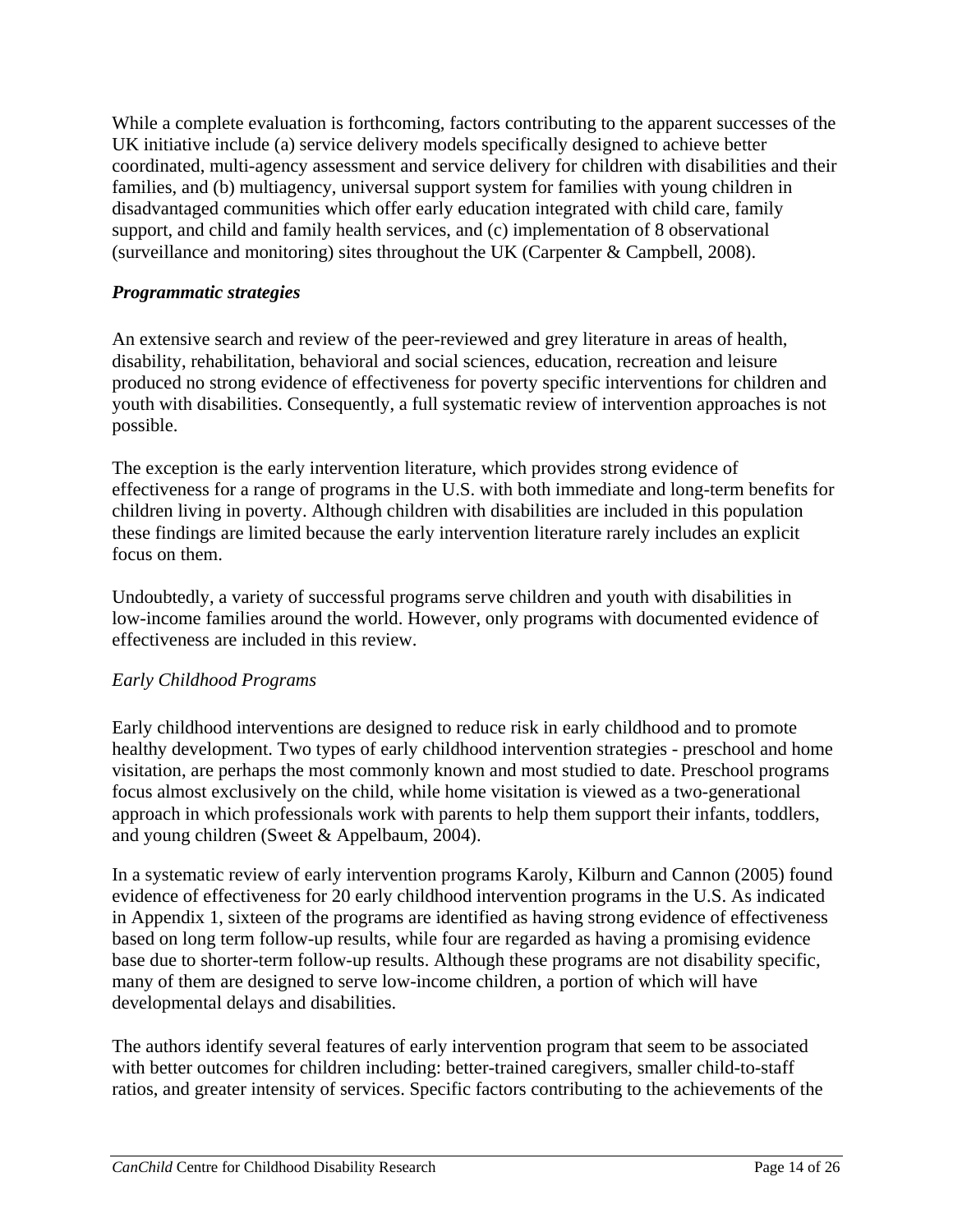<span id="page-15-0"></span>UK's Early Support Program and Sure Start programs mentioned earlier include (a) service delivery models specifically designed to achieve better coordinated, multi-agency assessment and service delivery for children with disabilities younger than 3 years and their families, and (b) multiagency, universal support system for families with young children in disadvantaged communities which offer early education integrated with child care, family support, and child and family health services (Carpenter & Campbell, 2008). Together, these findings indicate the existence of a body of sound research that can guide resource allocation decisions for early intervention programming and policy.

It is important to note these programs are likely to be underutilized by children with moderate to severe disabilities, as appears to be the case in Head Start programs in the U.S. (Beauchesne, Barnes, & Patsdaughter, 2004). It seems many Head Start programs lack the resources needed to adequately serve these children including transportation, flexibility and adaptability of program structure, and flexible hours of operation (Parish & Cloud, 2006).

# **Promoting Resilience, Positive Development and Social Inclusion**

Children and youth with disabilities are, first and foremost, young people. Therefore, *general principles* for preventing negative outcomes and promoting resilience and positive development in the face of life adversity have relevance. In the absence of poverty specific intervention research for children and youth with disabilities, the prevention, resilience, and health/wellness promotion literature, in combination with the disability literature, provides an evidence base from which future programming may be designed and evaluated.

The caveat is the participation related needs of children with disabilities will be more complex; however the basic social-emotional, psychological, and developmental needs of these children and youth are not fundamentally different from other children and youth. All children and youth need opportunities to cultivate their skills, competencies, talents, strengths, and social relationships. Yet, too often, poverty reduces a child's opportunities for participation in developmentally enriching experiences.

> One of the greatest differences in the lives of children growing up in middle class versus poverty is the richness of opportunities for achievement to feed the mastery motivation system. Feelings of self-confidence and self-efficacy grow from mastery experiences. Children who feel effective persist in the face of failure and achieve greater success because of their efforts (Masten, p.5., 2000).

Children and youth with disabilities growing up in poverty would benefit from such opportunities provided their needs for activity adaptations and environmental accommodations are met in a way that affords them full inclusion, dignity, and respect. The nature and extent of the accommodations will vary depending upon the unique needs of the child or youth. For example, the accommodation needs of a young child with an acquired brain injury participating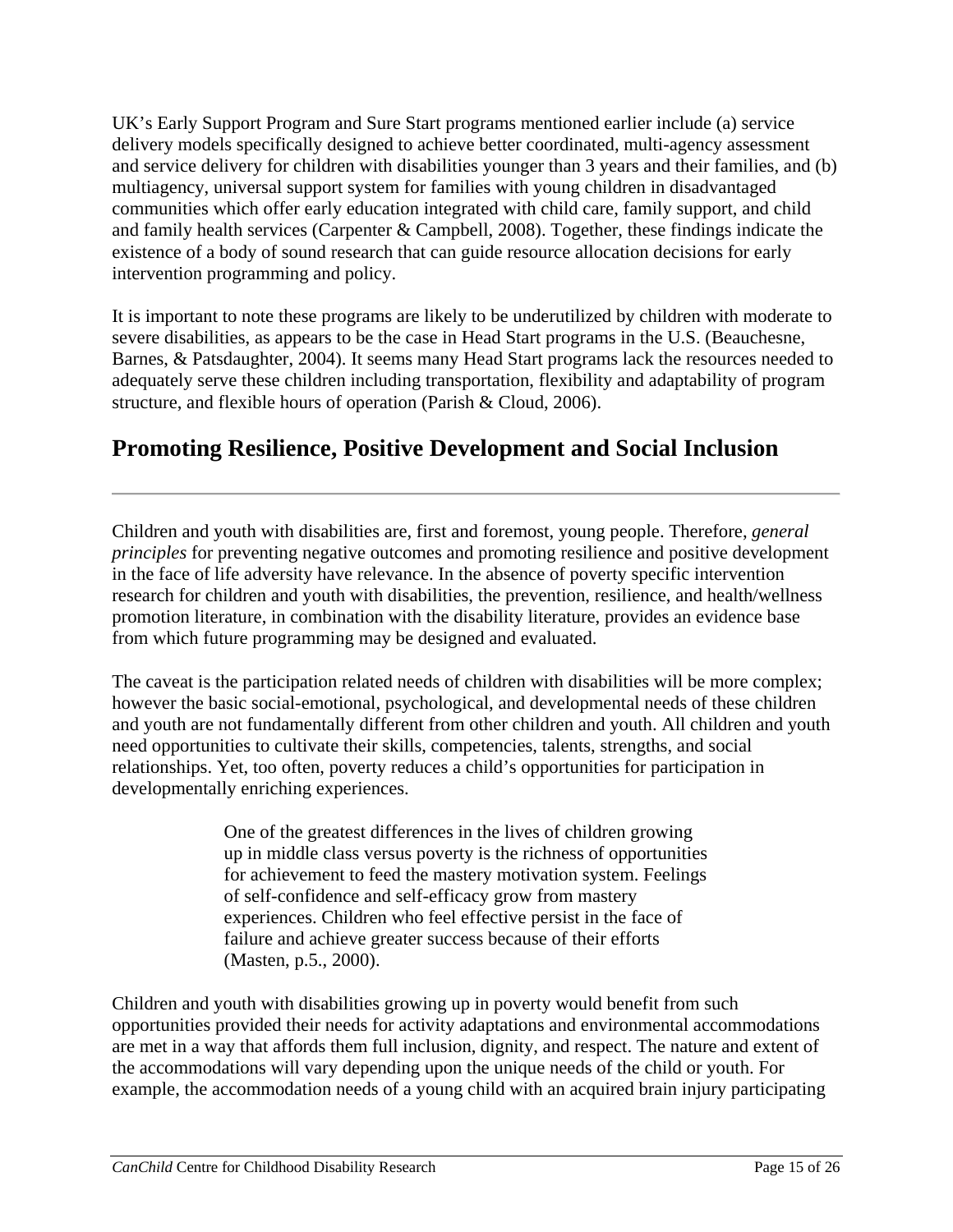<span id="page-16-0"></span>in an after-school arts and recreation programs will differ from the needs of a teenager with significant visual and hearing impairments. In Ontario, Easter Seals' Recreational Choices program is an exemplary, accessible program with integrated supports that enable children with physical disabilities to participate in a range of enriching out-of-school time activities.

# **Conclusions and Recommendations**

The goal of ameliorating the adverse affects of poverty for children and youth with disabilities must be part of a larger government effort to reduce child poverty in general and to provide families and communities with the support they need to raise healthy, well-adjusted children. Numerous resources address broad poverty reduction strategies (see Campaign 2000, 2002; CCSD, 2008; NCW, 2007) and general policy approaches to addressing the impact of poverty on population health (Ross, 2003), topics which are beyond the scope of this paper. An essential and often missing aspect of such strategies is recognition and consideration of the unique, long term impact of disability (both physical and mental) on the health, wellbeing, quality of life, and economic prosperity of low and middle income children and families.

The effects of childhood poverty and disability accrue over time and are a product of complex child-family-environmental relations. It is unreasonable, therefore, to expect relatively brief, narrowly focused interventions to stem the tide of poverty related difficulties and to provide children and youth with large, enduring developmental gains. There are practical limits to what can be expected from even the most exemplary interventions delivered by skilled professionals working in relative isolation.

Ameliorating risk, promoting health, and fostering resilience in children, both with and without disabilities, will mean sustained, coordinated efforts to support children's physical, psychological, social-emotional, and academic development throughout early childhood and adolescence. An early years focus is important, but it remains a single factor in a larger equation of child health and development. The reality is we need investments in a range of services and supports accessible throughout childhood and young adulthood, coordinated in a way that effectively meets the vital needs of children, youth, and families.

The science on these points is clear; better services for children improve their outcomes, programs directed at parents fosters positive parenting, and ensuring families have adequate incomes provides them with access to better housing and nutrition, better education and recreational facilities, all of which has a positive measureable impact on children (Beauvais & Jenson, 2003; Shonkoff & Phillips, 2000). The challenge now is to identify the best policy mix for all children and to fit together services, interventions, and community supports in ways that make it possible for children, youth, and parents to access the resources and services they need throughout childhood and adolescence, including times of major life transitions.

Previous work by the Canadian Policy Research Networks (Valentine, 2001) suggests this will require a mix of policy instruments, involve decision makers at all levels, and coordination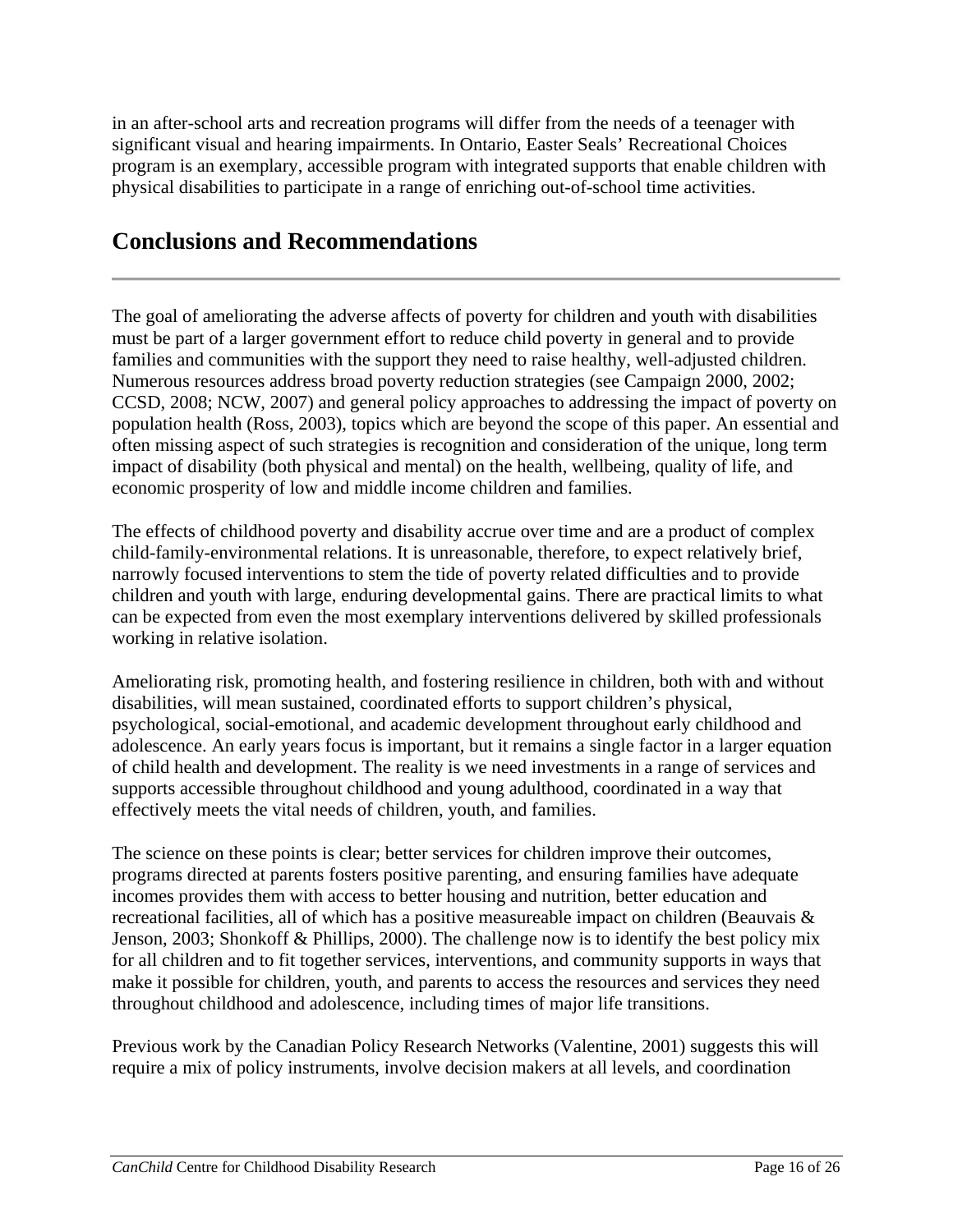<span id="page-17-0"></span>among them. The focus must be on creating positive outcomes for all children, using the enabling conditions of positive child outcomes as guiding principles. These are:

- 1. Adequate income including policies and supplements to offset the costs associated with raising a child with disabilities and parental leaves.
- 2. Family support includes in-home disability supports, in-home and out-of-home respite care, child care, and mental health supports and services.
- 3. Supportive community environments settings which emphasize full access and participation for all children which means inclusive services and fully accessible built environments.

Ensuring the views of children and youth with disabilities and their families are represented in conversations about needed services and supports is essential for making certain policies and programs meet the needs of the people they are intended to serve. The inclusion of First Nations and recent immigrant families is especially important because their views are typically underrepresented in such discussions.

#### *Recommendations*

Provincially and nationally there remains "no coherent vision for achieving the best possible policy mix for children [and youth] with disabilities and their parents" (Valentine, 2001). For youth with disabilities and for parents caring for a child with a disability, the situation is often one of deep frustration, isolation and marginalization, and on-going dissatisfaction with existing health and social services systems. Too often these citizens live in poverty and must struggle to obtain the services and supports they desperately need. It is time to build on what we know and to move into action.

#### **Action Priorities**

- 1. Formation of an Advisory Group comprised of families, researchers, service providers, community stakeholders and policy makers to inform the development of a strategic framework and a concrete action plan with a strong evaluation framework.
	- a. Public policy, its development and outputs, must be more closely linked to the lived experiences of children and families (Freiler & Zarnke, 2002) which means the inclusion of a cross-section of decision makers, service providers, and families is vitally important.
	- b. One of the first orders of business will be to establish and prioritize a set of realistic, achievable targeted outcomes (i.e. improved access to care, social inclusion, increased health equity, strong families, school success, etc.) with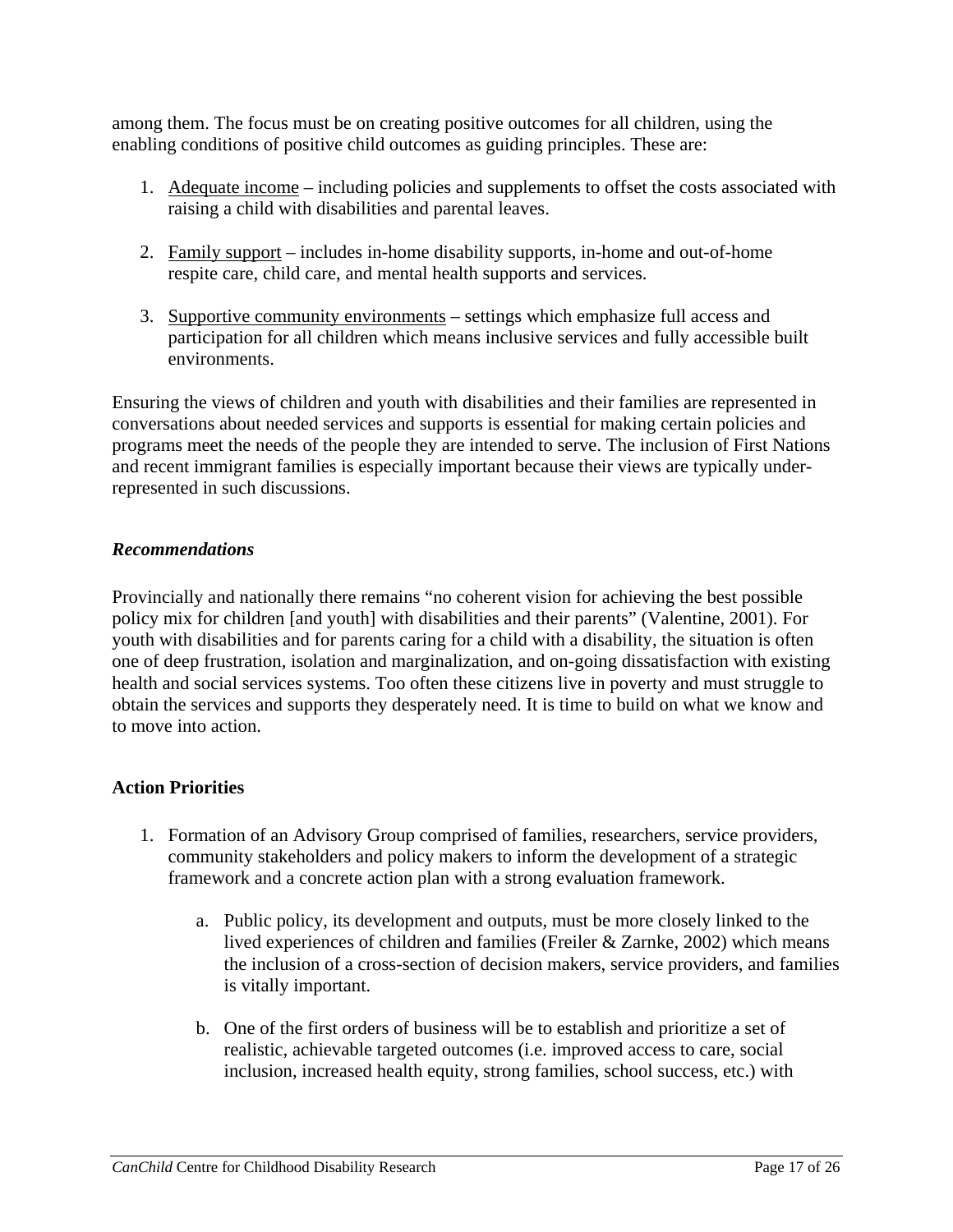timetables for actions designed to address them. Disability issues will be a part of this larger initiative.

- <span id="page-18-0"></span>2. Formation of a Working Group to develop testable, integrated models of service delivery and supports, followed by pilot testing in selected urban and rural low-income communities. The group should include policy makers, direct service providers, and families, as well as other agencies involved in science-to-service activities.
- 3. Formation of a Working Group comprised of a cross-section of professionals, families, and researchers to develop a community-based Ontario Family Support Framework, followed by pilot testing in selected urban and rural low-income communities.

#### **Research Priorities**

- 1. Provide incentives to encourage *solutions focused* research collaborations testing high-risk, high-reward projects with potential for successes in high-need areas. Build evaluation milestones into these initiatives, including monitoring mechanisms, allowing promising solutions to be identified quickly, implemented, and monitored.
	- a. Such investments are needed to tell us which combinations of programs and supports, at what cost, are most effective for improving targeted outcomes for specific groups of children and youth living in particular circumstances.
	- b. Foci for implementation studies should be determined in conjunction with policy makers, direct service providers, and families, as well as other agencies involved in science-to-service activities.
- 2. MCYS should seek out opportunities to add research components to ongoing efforts and demonstration projects funded by other agencies and departments (e.g., CIHR, Ministry of Education, Ministry of Health Promotion, and other Provincial and Federal agencies). Such large-scale efforts can identify the organizational, financial, and intervention drivers of success and can shed light on which components work for whom and under what circumstances.
- 3. Develop and implement health surveillance and monitoring activities for Ontario children with complex needs and their families which are essential for tracking outcomes over time.

With sustained and meaningful policy attention - and a commitment to act decisively on what we know - we have an opportunity to improve the health, well-being, and social inclusion of children and youth with disabilities and their families. The problems are obvious, solutions are possible, and the costs of inattention are too high. The time for informed action is upon us.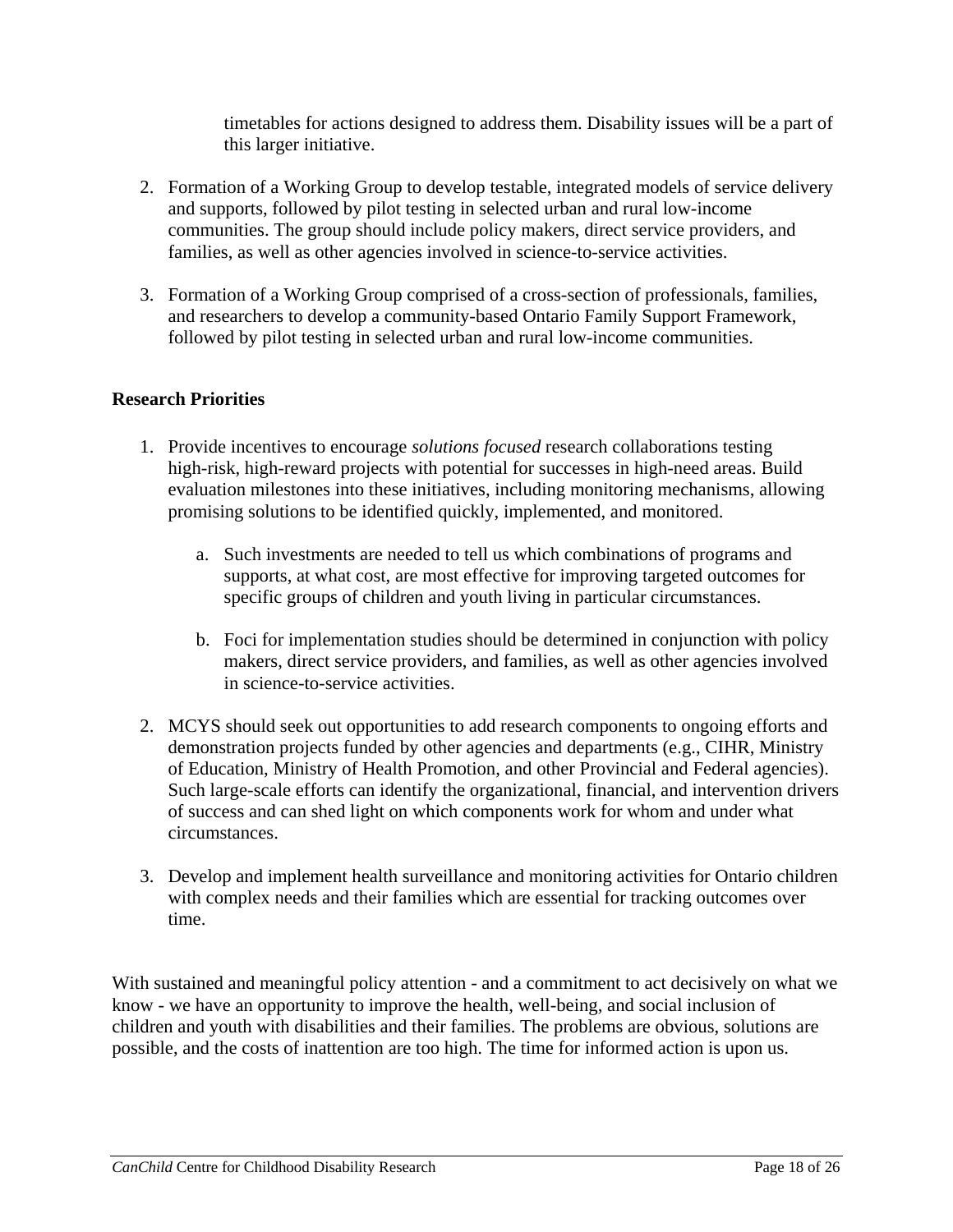# <span id="page-19-0"></span>**References**

- Baker, K., & Donelly, M. (2001). The social experiences of children with disabilities and the influence of the environment: A framework for intervention. *Disability and Society, 16*, 71- 85.
- Beauchesne, M. A., Barnes, A., & Patsdaughter, C. (2004). Children with disabilities need a Head Start too! *Journal of Learning Disabilities,* 8 (1), 41-55.
- Beiser, M., & Stewart, M. (2005). Reducing health disparities: A priority for Canada. *Canadian Journal of Public Health*, 96 (Suppl 2), S4-S5.
- Brandt, E., & Pope, A. M. (1997). *Enabling America: Assessing the role of rehabilitation science and engineering.* Washington, D.C.: National Academy Press.
- Beauvais, C. & Jenson, J. (2003). *The well-being of children: Are there "neighbourhood effects?"* Retrieved July 10, 2008 from [http://www.cprn.org/documents/18052\\_en.pdf](http://www.cprn.org/documents/18052_en.pdf)
- Brehaut, J. C., Kohen, D. E., Raina, P., Walter, S. D., Russell, D., Swinton, M., et al. (2004). The health of primary caregivers of children with cerebral palsy: How does it compare with that of other Canadian caregivers? *Pediatrics,* 114(2), e181-191.
- Browne, G., Byrne, C., Roberts, J., Gafni, A., Watt, S., Haldane, S., et al. (1998). *Benefiting all the beneficiaries of social assistance is "Within Our Reach": A RCT of the two-year effects and expense of subsidized versus non-subsidized quality child care/recreation for children on social assistance*. Hamilton, ON: McMaster University.
- Campaign 2000. (2002). *Putting promises into action: A report on a decade of child and family poverty in Canada.* Retrieved July 1, 2008 from <http://www.campaign2000.ca/rc/unsscMAY02/unintro.html>
- Campaign 2000. (2007). *Submission to the Senate Committee on Social Affairs, Science and Technology.* Retrieved July 1, 2008 from <http://www.ccsd.ca/pccy/2006/pdf/c2000%20Brief%20to%20Senate%20Committee.pdf>
- Canadian Association for Community Living (CACL). (2001). *Don't Exclude our Children*. Toronto: Author.
- Canadian Council on Learning. (2006). *The social consequences of economic inequality for Canadian children: a review of the Canadian literature*. Retrieved July 1, 2008 from [http://www.ccl-cca.ca/NR/rdonlyres/EA17B0FD-B723-4253-ADBF-](http://www.ccl-cca.ca/NR/rdonlyres/EA17B0FD-B723-4253-ADBF-2746914B411E/0/FirstCall.pdf)[2746914B411E/0/FirstCall.pdf](http://www.ccl-cca.ca/NR/rdonlyres/EA17B0FD-B723-4253-ADBF-2746914B411E/0/FirstCall.pdf)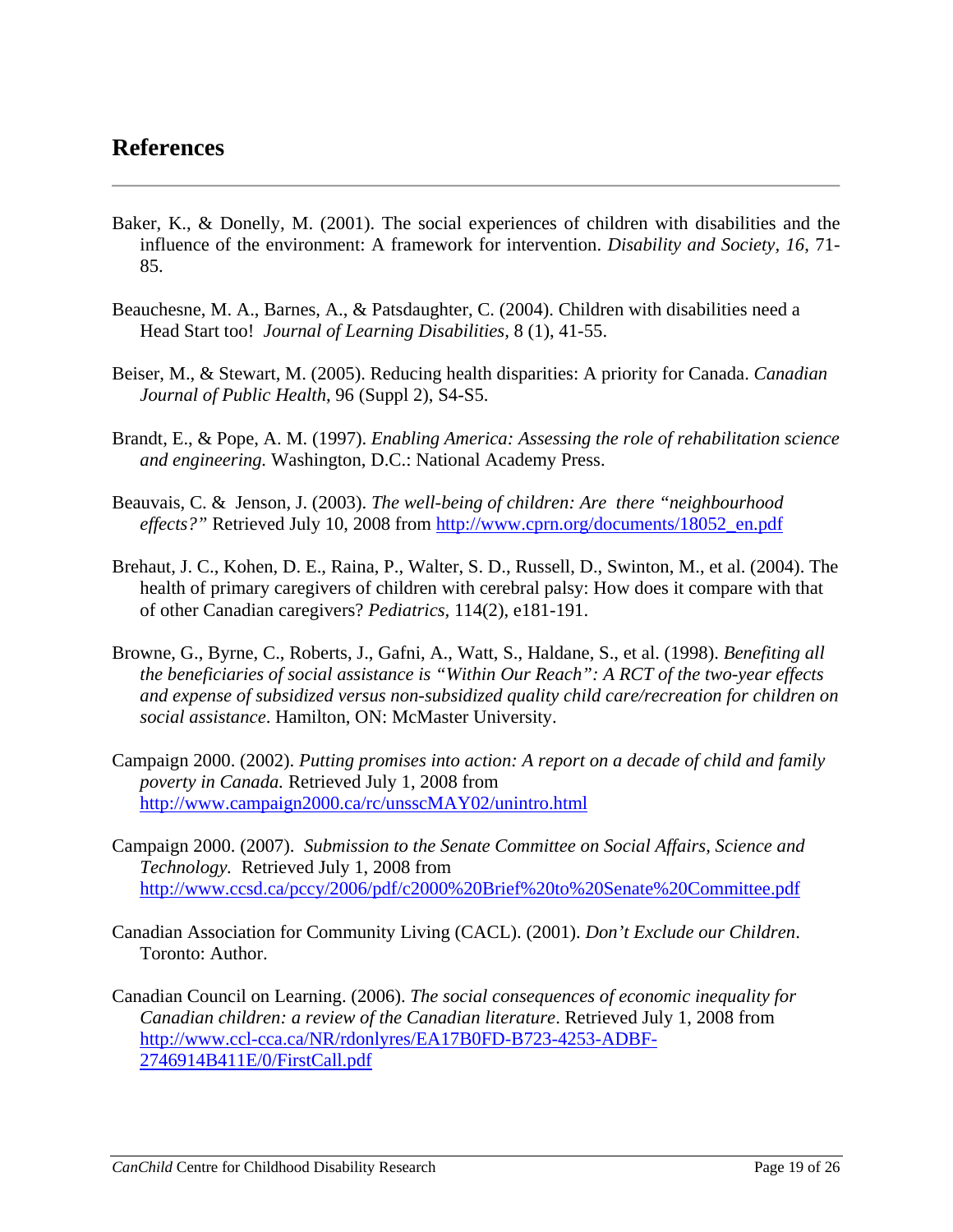- Canadian Council on Social Development. (2005). *Children with Disabilities: Medication and Health Care.* Retrieved July 1, 2008 from <http://www.ccsd.ca/drip/research/drip20/drip20.pdf>
- Canadian Council on Social Development. (2006). *The progress of Canada's children & youth*. Ottawa: Author.
- Canadian Council on Social Development. (2008). *Focus on poverty in Canada: Defining the problem, working strategies, and measuring success.* Retrieved June 23, 2008 from [http://www.ccsd.ca/perception/2934/perception\\_2934.pdf](http://www.ccsd.ca/perception/2934/perception_2934.pdf)
- Canadian Institute of Child Health (CICH). (2000). *The Health of Canada's Children* (3<sup>rd</sup> Ed). Ottawa, ON: Author.
- Canadian Parks and Recreation Association (CPRA). (2001). *Recreation and children and youth living in poverty: Barriers, benefits and success stories.* Developed by The Canadian Council on Social Development (CCSD) for CPRA.
- Carpenter, B., & Campbell, L. (2008). The changing landscape of early childhood intervention. Strategy, policy, and practice. *Infants & Young Children,* 21(2), 142-148.
- Council for Disabled Children. (2007). *Every disabled child matters.* London, England: National Children's Bureau.
- Davis, J. M., & Watson, N. (2001). Where are the children's experiences? Analyzing social and cultural exclusion in 'special' and 'mainstream' schools. *Disability & Society, 16*(5), 671-687.
- Emerson, E., & Hutton, C. (2005). *The socio-economic circumstances of families with disabled children.* Retrieved July 13, 3008 from the Institute for Health Research, University of Lancaster web site: <http://www.lancs.ac.uk/fass/ihr/publications/ericemerson/secchilddisability.pdf>
- Family Alliance Ontario (2007). *What issues are most important to families?* Retrieved July 7, 2008 from<http://www.family-alliance.com/ElectionIssues2007.pdf>
- Farran, D. (2000). Another decade of intervention for children who are low-income or disabled: What do we know now? In J.P. Shonkoff & S. J. Meisels (Eds.), *Handbook of early childhood intervention* ( $2<sup>nd</sup>$  ed., pp-510-548). Cambridge, England: Cambridge University Press
- Fawcett, G., Ciceri, C, Tsoukalas, S., & Gibson-Kierstead, A. (2004). *Supports and services for adults and children aged 5-14 with disabilities in Canada: An analysis of data on needs and gaps.* Ottawa: Canadian Council on Social Development.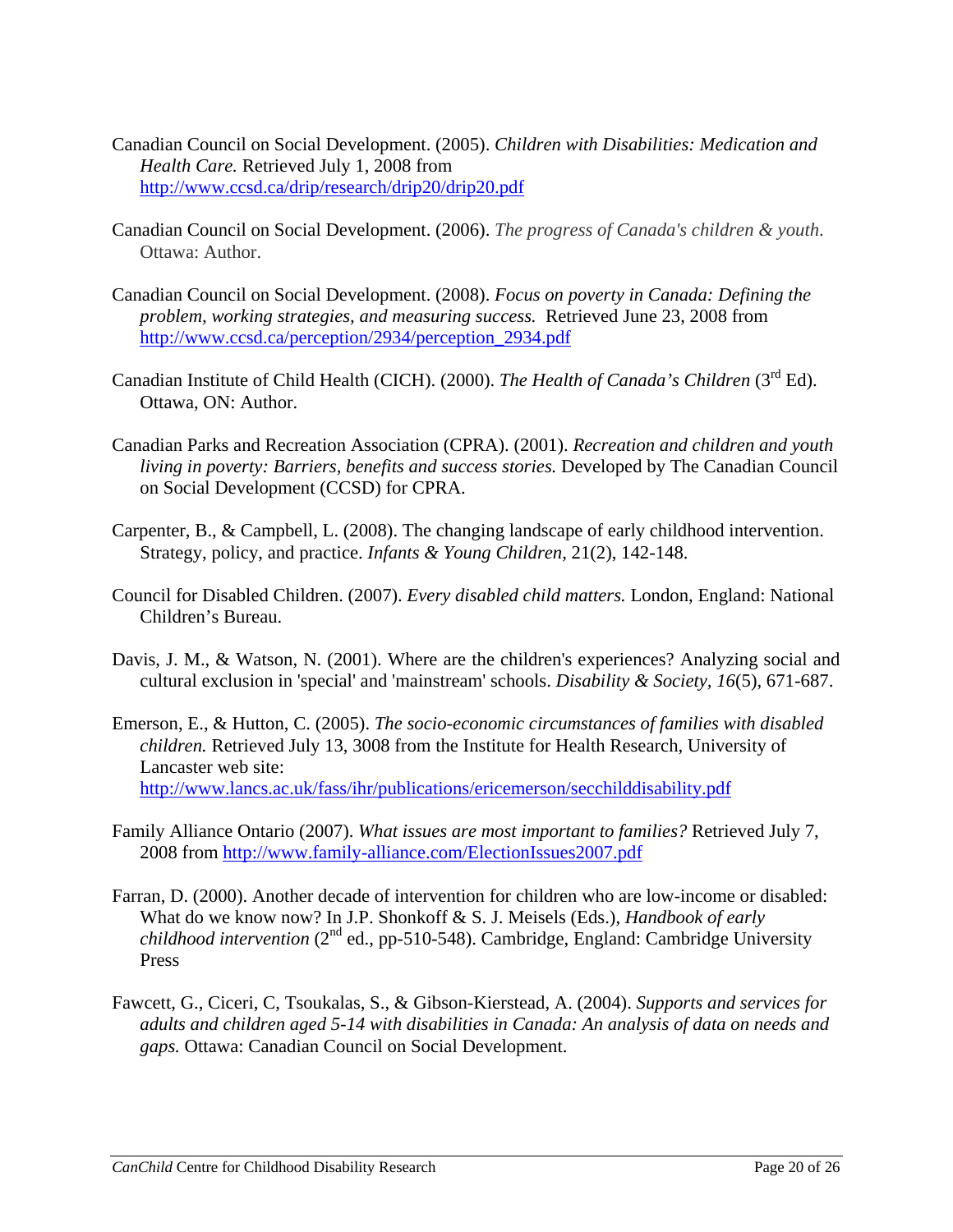- Freiler, C. & Zarnke, P. (2002). *The Laidlaw Foundation's perspective on social inclusion. Foreword to the Laidlaw Foundation's working paper series, Perspectives on Social Inclusion.* Toronto, Ontario: The Laidlaw Foundation.
- Gerhardt, C., Walders, N., Rosenthal, S., & Drotar, D. (2004). Children and families coping with pediatric chronic illness. In K. Maton, C. Schellenbach, B. Leadbeater, and A. Solarz (Eds.), *Investing in children, youth, families, and communities: Strengths-based research and policy*  (pp. 173-189). Washington, DC: American Psychological Association.
- Gibson, B. E., Young, N. L., Upshur, R. E. G., & McKeever, P. (2007). Men on the margin: A Bourdieusian examination of living into adulthood with muscular dystrophy. *Social Science & Medicine, 65*, 505-517.
- Gibson-Kierstead, A., & Hanvey, L. (2001). *Special Education in Canada.* Perception. 25(2), 10-12. Ottawa: Canadian Council on Social Development.
- Government of Canada. (2006). Young children with disabilities: An overview. In *The Wellbeing of Canada Young Children,* Retrieved June 18, 2008 from [http://www.socialunion.ca/well\\_being/2007/en/chapter\\_9.shtml](http://www.socialunion.ca/well_being/2007/en/chapter_9.shtml)
- Hanna, S., & Law, M. (2006). *Prevalence of children with complex special needs in Ontario: Issues in measurement and forecasting. A report for the Ontario Ministry of Children and Youth Services.* Hamilton, ON: *CanChild* Centre for Childhood Disability Research.
- Hanvey, L. (2001). *Children and Youth with Special Needs.* Ottawa: Canadian Council on Social Development*.*
- Hanvey, L. (2002). *Children with disabilities and their families in Canada.* Retrieved June 13, 2008 from<http://www.nationalchildrensalliance.com/nca/pubs/2002/hanvey02.pdf>
- Human Resources Development Canada. (2000). *In Unison 2000: Persons with disabilities in Canada.* Retrieved July 23, 2008 from [http://www.unionsociale.gc.ca/In\\_Unison2000/iu00100e.html](http://www.unionsociale.gc.ca/In_Unison2000/iu00100e.html)
- Irwin, S. & Lero, D. (1997). *In our way: Childcare barriers to full workforce participation experienced by parents of children with special needs – and potential remedies.* Sydney, NS: Breton Books.
- Karoly, L., Kilburn, M., & Cannon, J. (2005). *Early Childhood Interventions: Proven Results, Future Promise.* Retrieved June 21, 2008 from [http://www.rand.org/pubs/monographs/2005/RAND\\_MG341.pdf](http://www.rand.org/pubs/monographs/2005/RAND_MG341.pdf)
- King, G., Brown, E., & Smith, L. (Eds.) (2003). *Resilience: Learning from people with disabilities and turning points in their lives.* Westport CT: Praeger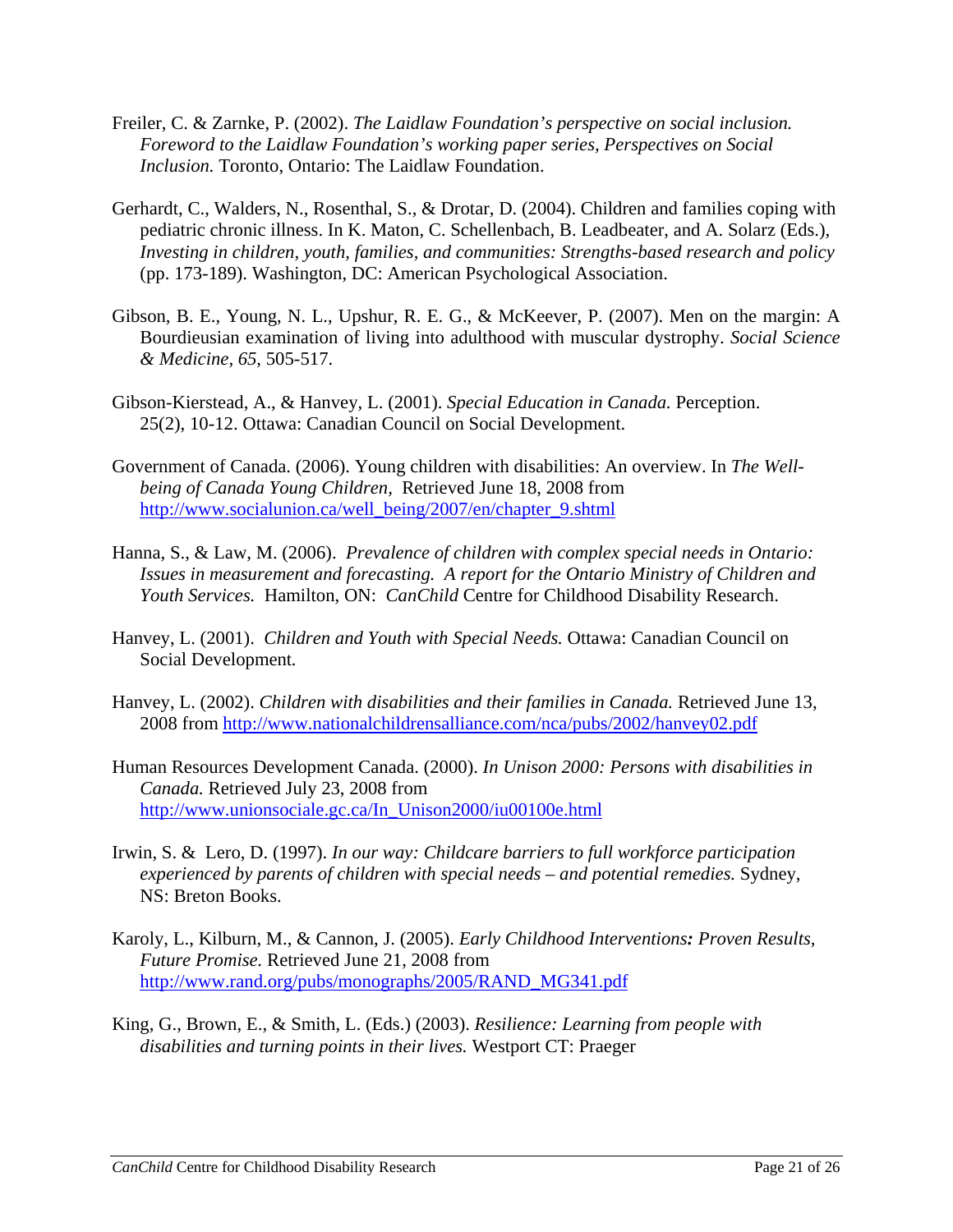- King, G., Law, M., Hanna, S., King, S., Hurley, P., Rosenbaum, P., et al. (2006). Predictors of the leisure and recreation participation of children with physical disabilities: A structural equation modeling analysis. *Children's Health Care, 35*(3), 209-234.
- Knoche, L., Peterson, C. A., Edwards, C., Jeon, H. (2006). Child care for children with and without disabilities: The provider, observer, and parent perspectives. *Early Childhood Research Quarterly,* 21, 93-109.
- Ladd, G. W., & Troop-Gordon, W. (2003). The role of chronic peer difficulties in the development of children's psychological adjustment problems. *Child Development, 74*(5), 1344-1367.
- Law, M., Petrenchik, T., King, G., & Hurley, P. (2007). Perceived environmental barriers to recreational, community, and school participation for children and youth with physical disabilities. *Archives of Physical Medicine & Rehabilitation,* 88, 1636-1642.
- Law, M. & Petrenchik, T. (2005). *Participation of children with complex needs: A final report for the Ontario Ministry of Children and Youth Services*. Hamilton, ON: *CanChild* Centre for Childhood Disability Research.
- Mahoney, J. L., Larson, R. W., & Eccles, J. S. (2005). *Organized activities as contexts of development: Extracurricular activities, after-school and community programs*. Mahwah, NJ: Erlbaum.
- Masten, A. S. (2000). *Children who overcome adversity to succeed in life*. Retrieved June 23, 2008, from University of Minnesota Extension Service web site [http://www.extension.umn.edu/distribution/familydevelopment/components/7565\\_06.html](http://www.extension.umn.edu/distribution/familydevelopment/components/7565_06.html)
- Mayer, M. L., Skinner, A., & Slifkin, R. T. (2004). Unmet need for routine and specialty care: Data from the national survey of children with special health care needs. *Pediatrics,* 113(2), e109-e115.
- Msall, M. E., Bobis, F., & Field, S. (2006). Children with disabilities and supplemental security income. Guidelines for appropriate access in early childhood. *Infants & Young Children,* 19(1), 2-15.
- National Council of Welfare. (2007). *Solving poverty: Four cornerstones of a workable national strategy for Canada.* Retrieved July 7, 2008 from [http://www.ncwcnbes.net/documents/researchpublications/ResearchProjects/NationalAntiPo](http://www.ncwcnbes.net/documents/researchpublications/ResearchProjects/NationalAntiPovertyStrategy/2007Report-SolvingPoverty/ReportENG.pdf) [vertyStrategy/2007Report-SolvingPoverty/ReportENG.pdf](http://www.ncwcnbes.net/documents/researchpublications/ResearchProjects/NationalAntiPovertyStrategy/2007Report-SolvingPoverty/ReportENG.pdf)
- Parish, S. L., & Cloud, J. M. (2006). Financial well-being of young children with disabilities and their families. *Social Work,* 51(3), 223-232.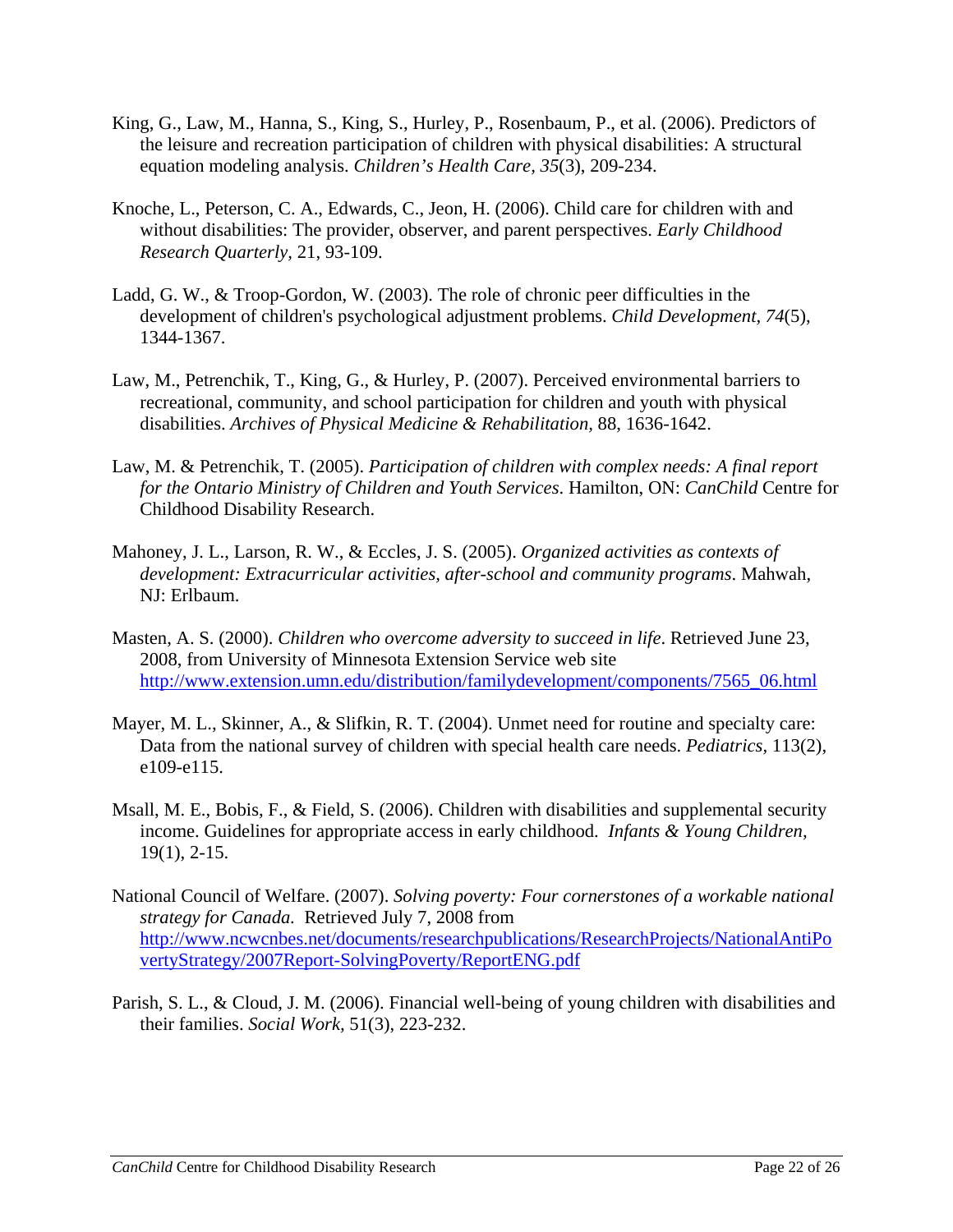- Petrenchik, T., Law, M., King, G., & Xu, L. (2008). *Predictors of perceived barriers to recreational, community, and school participation for children and youth with physical disabilities.* Manuscript in preparation.
- Raina, P., O'Donnell, M., Rosenbaum, P., Brehaut, J., Walter, S.D., Russell, D., et al. (2005). The health and well-being of caregivers of children with cerebral palsy. *Pediatrics,* 115(6), e626-636.
- Roeher Institute. (2000a). *Count us in: A demographic overview childhood and disability in Canada.* Toronto: L'Institut Roeher Institute.
- Roeher Institute. (2000b). *Finding a way in: Parents on social assistance caring for children with disabilities.* Toronto: L'Institut Roeher Institute.
- Roeher Institute (2003). *Inclusivity of the child care policy environment in Canada: Much work to be done*. Toronto: L'Institut Roeher Institute.
- Rosenbaum, P., Jaffer, S., & Russell, D. (2006). *Measuring outcomes for children with special needs and their families: Part 2. A report for the Ontario Ministry of Children and Youth Services.* Hamilton, ON: *CanChild* Centre for Childhood Disability Research.
- Ross, D. P. (2003). *Policy approaches to address the impact of poverty on health. A scan of policy literature.* Retrieved June 12, 2008 from <http://dsp-psd.pwgsc.gc.ca/Collection/H118-11-2003-2E.pdf>
- Shonkoff, J. P., & Phillips, D. A. (Eds.). (2000). *From neurons to neighborhoods: The science of early childhood development*. Washington, D.C.: National Academy Press.
- Statistics Canada. (2003). *Participation and Activity Limitation Survey, 2001: Children with Disabilities and their Families (Catalogue no. 89-585-XIE).* Retrieved June 10, 2008 from <http://dsp-psd.tpsgc.gc.ca/Collection/Statcan/89-585-X/89-585-XIE2003001.pdf>
- Statistics Canada. (2008a). *Participation and Activity Limitation Survey 2006: A Profile of Assistive Technology for People with Disabilities (Catalogue no. 89-628-X no. 005).* Retrieved June 10, 2008 from [http://www.statcan.ca/english/freepub/89-628-XIE/89-628-](http://www.statcan.ca/english/freepub/89-628-XIE/89-628-XIE2008005.pdf) [XIE2008005.pdf](http://www.statcan.ca/english/freepub/89-628-XIE/89-628-XIE2008005.pdf)
- Statistics Canada. (2008b). *Participation and Activity Limitation Survey 2006: A Profile of Education for Children with Disabilities in Canada (Catalogue no. 89-628-X no. 004).* Retrieved June 10, 2008 from [http://www.statcan.ca/english/freepub/89-628-XIE/89-628-](http://www.statcan.ca/english/freepub/89-628-XIE/89-628-XIE2008004.pdf) [XIE2008004.pdf](http://www.statcan.ca/english/freepub/89-628-XIE/89-628-XIE2008004.pdf)
- Stewart, D., Antle, B., Healy, H., Law, M., & Young, N. (2007). *Best Practice Guidelines for Transition to Adulthood for Youth with Disabilities in Ontario: An Evidence-based Approach*. Available at <http://www.canchild.ca/Default.aspx?tabid=1878>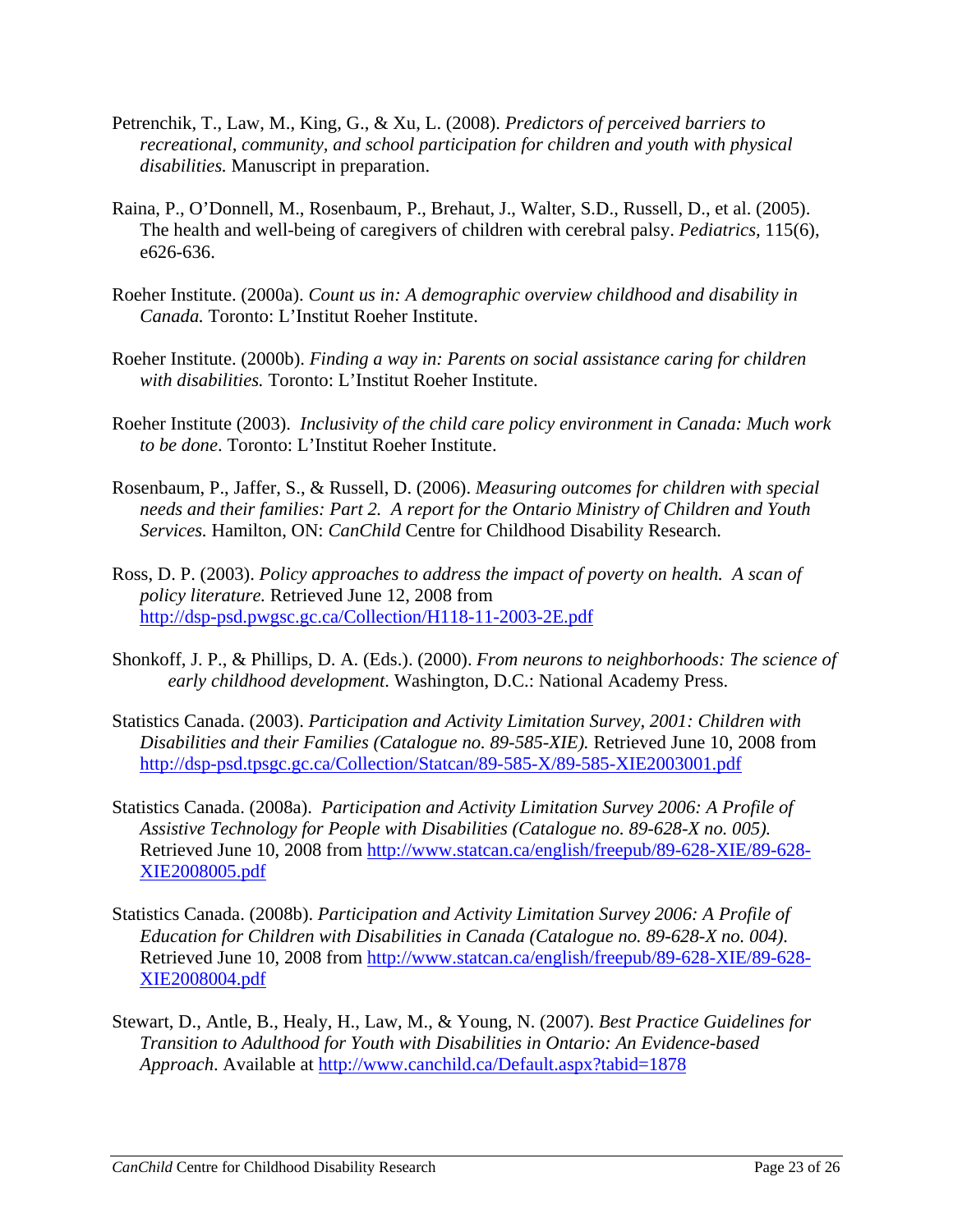- Stewart, D., Law, M., Rosenbaum, P., & Willms, D. (2001). A qualitative study of the transition to adulthood for youth with physical disabilities. *Physical & Occupational Therapy in Pediatrics,* 21(4), 3-21.
- Sweet, M. A., & Appelbaum, M. I. (2004). Is home visiting an effective strategy? A metaanalytic review of home visiting programs for families with young children. *Child Development,* 75(5), 1435-1456.
- Valentine, F. *Enabling Citizenship: Full Inclusion of Children with Disabilities and their Parents.* Ottawa: Canadian Policy Research Networks, 2001. Available from [http://www.cprn.org/documents/3594\\_en.pdf](http://www.cprn.org/documents/3594_en.pdf)
- Willms, J. D. (2002). *Vulnerable children: Findings from Canada's National Survey of Children and Youth.* Edmonton, Alberta: University of Alberta Press.
- Zipper I., & Simeonsson, R. (2004). Developmental vulnerability in young children with disabilities. In M. Fraser (Ed.), *Risk and resilience in childhood: An ecological perspective* (pp. 161-181). Washington, DC: NASW Press.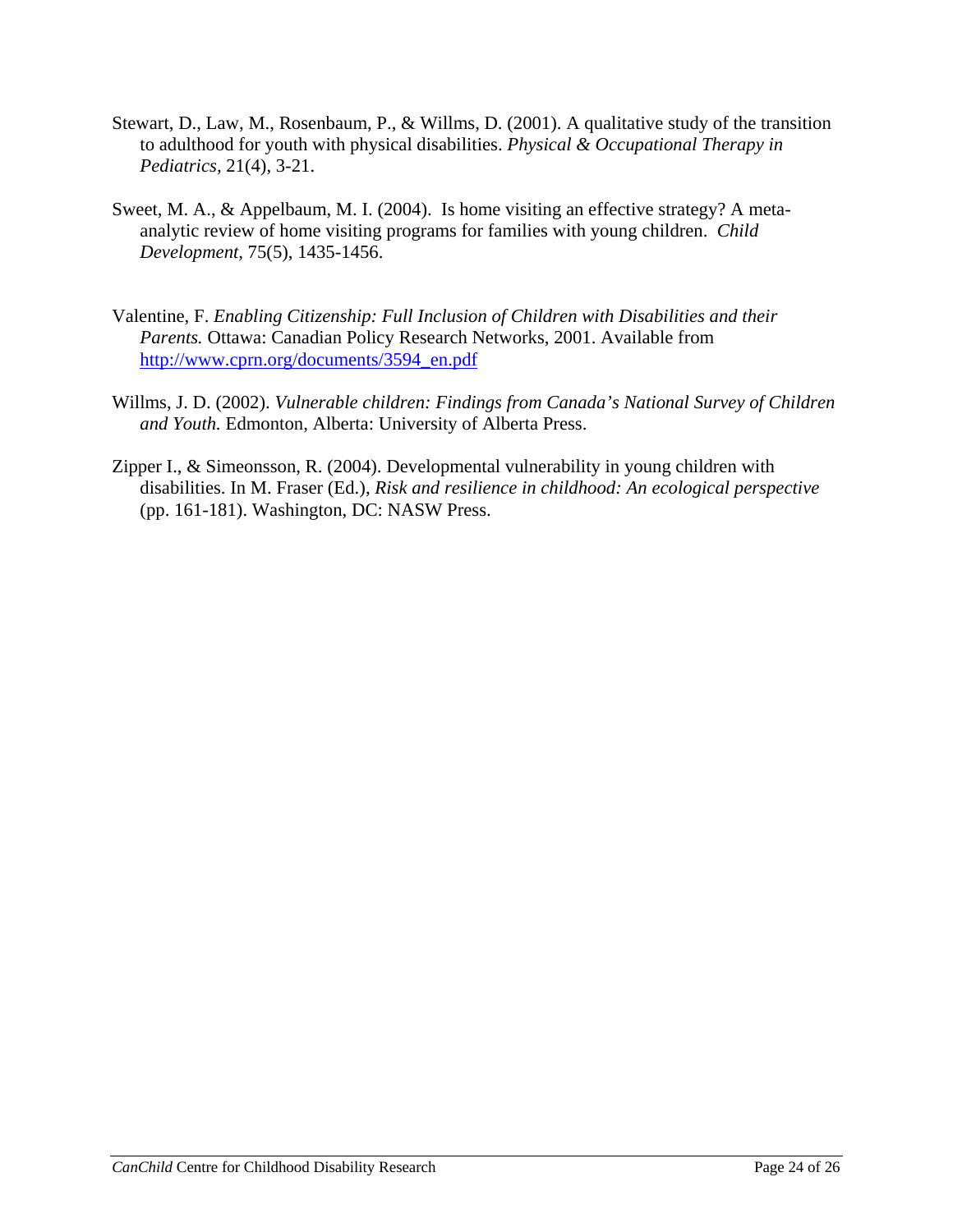# **Appendix A**

**Conditions Typically Classified as a Disability**

### <span id="page-25-0"></span>**Disability includes:**

- o autism
- o deaf-blindness
- o emotional disturbance
- o hearing impairment
- o mental retardation
- o motor impairment
- o multiple disabilities
- o orthopedic impairment
- o other health/neurological impairment
- o specific learning disability
- o speech or language impairment
- o traumatic brain injury
- o visual impairment

OR, any diagnosed physical, mental, or behavioral condition that results in activity limitations or participation restrictions